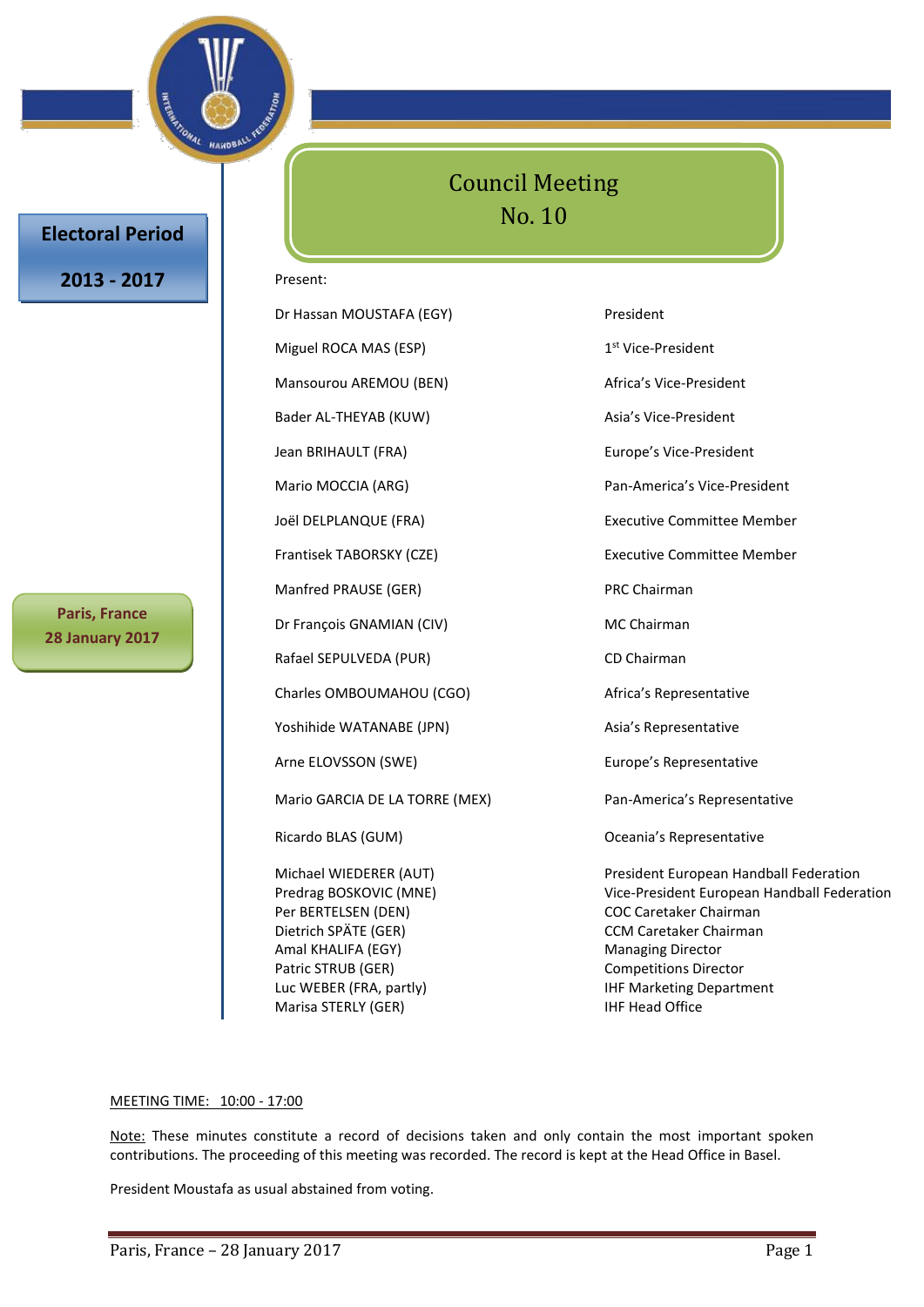# Agenda

## **1. Minutes**

- 1.1. Council Meeting No. 9, 11 November 2016 in Herzogenaurach, GER
- 1.2. Executive Committee Meeting No. 15, 10 November 2016 in Herzogenaurach, GER
- **2. President's activities**
- **3. Competitions**
	- 3.1. 2017 Men's World Championship in FRA Review
- **4. 2017 Ordinary IHF Congress**

## **5. Finances**

- 5.1. Current situation of IHF investment
- 5.2. TV rights 2019-2021

## **6. IHF Regulations**

- 6.1. Regulations for IHF Competitions
- 6.2. Regulations concerning Penalties and Fines
- 6.3. Regulations for Awards
- 6.4. IHF Hall of Fame

## **7. Continents**

- 7.1. EHF Ordinary Congress 2016 in AUT
- 7.2. Nomination of Pan-American representative to IHF CCM

## **8. IHF Membership**

- 8.1. Fiji
- 8.2. Scotland
- 8.3. England

## **9. Awarding of IHF events which are subject to a Council decision**

9.1. 2021/2023 Women's World Championships

## **10. Miscellaneous**

- 10.1. IHF ranking systems
- 10.2. IHF Lecturers' course
- 10.3. IHF Coaches' Symposium 2017
- 10.4. Council decisions made by electronic communication
	- 10.4.1. 2023 Women's World Championship Joint bid of DEN, NOR and SWE
- 10.5. IHF Handball Academy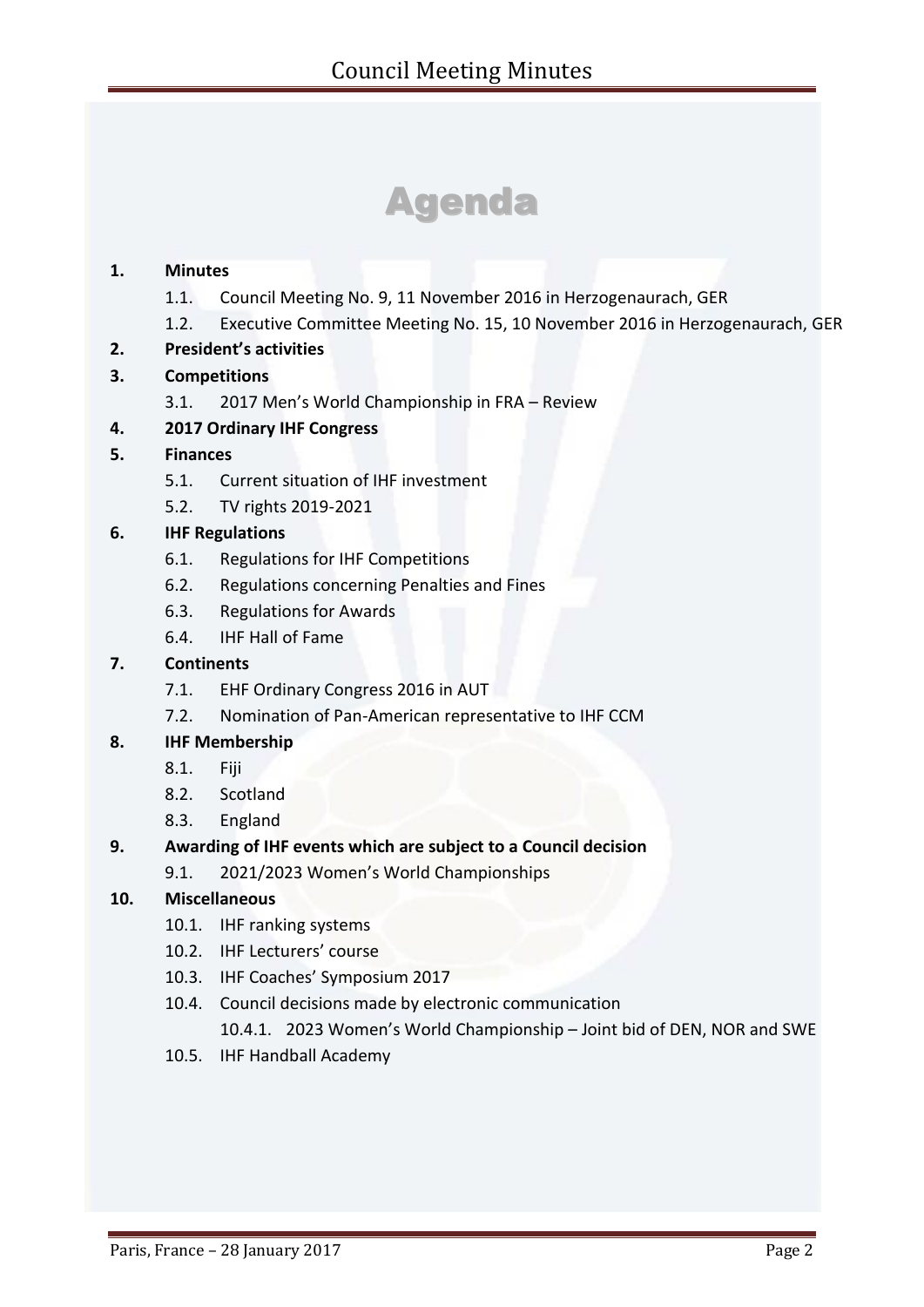At 10:00 President Moustafa opened the meeting, welcoming the Council members to the meeting in Paris which was held on the fringes of the 2017 Men's World Championship in France. He conveyed his gratitude to the French Handball Federation for the excellent organisation of the 2017 Men's WCh.

President Moustafa also welcomed newly elected EHF President Michael Wiederer and EHF Vice-President Predrag Boskovic, conveying his congratulations on their election during the 13<sup>th</sup> EHF Ordinary Congress held in St Wolfgang, Austria on 17/18 November 2016. He stated that they are welcome to express their opinion during the present meeting without voting right.

## 1. Minutes

## **1.1. Council Meeting No. 9, 11 November 2016 in Herzogenaurach, GER**

President Moustafa presented the minutes of the 9<sup>th</sup> Council Meeting, which was held in Herzogenaurach, GER, on 11 November 2016.

Decision:

The Council unanimously approved the minutes of Council Meeting No. 9 held in Herzogenaurach on 11 November 2016.

## **1.2. Executive Committee Meeting No. 15, 10 November 2016 in Herzogenaurach, GER**

President Moustafa presented the minutes of the 15<sup>th</sup> Executive Committee Meeting, which took place in Herzogenaurach, GER, on 10 November 2016.

Decision:

The Council unanimously approved the minutes of Executive Committee Meeting No. 15 held in Herzogenaurach on 10 November 2016.

## 2. President's activities

President Moustafa presented an overview of his activities between the last Council meeting in Herzogenaurach in November 2016 and the present meeting in Paris. He briefly reported on the different meetings and events which he attended, for example the ANOC General Assembly in Doha, Qatar from 13 to 16 November 2016, the 13<sup>th</sup> EHF Ordinary Congress held in St Wolfgang, Austria from 16 to 19 November 2016 as well as the 25 Years EHF Gala held after the EHF Congress. He was also present at the final weekend of the Women's EHF EURO 2016 in Gothenburg, Sweden from 16 to 19 December 2016, where Norway defended the title defeating the Netherlands 30:29.

Paris, France – 28 January 2017 **Page 3** Page 3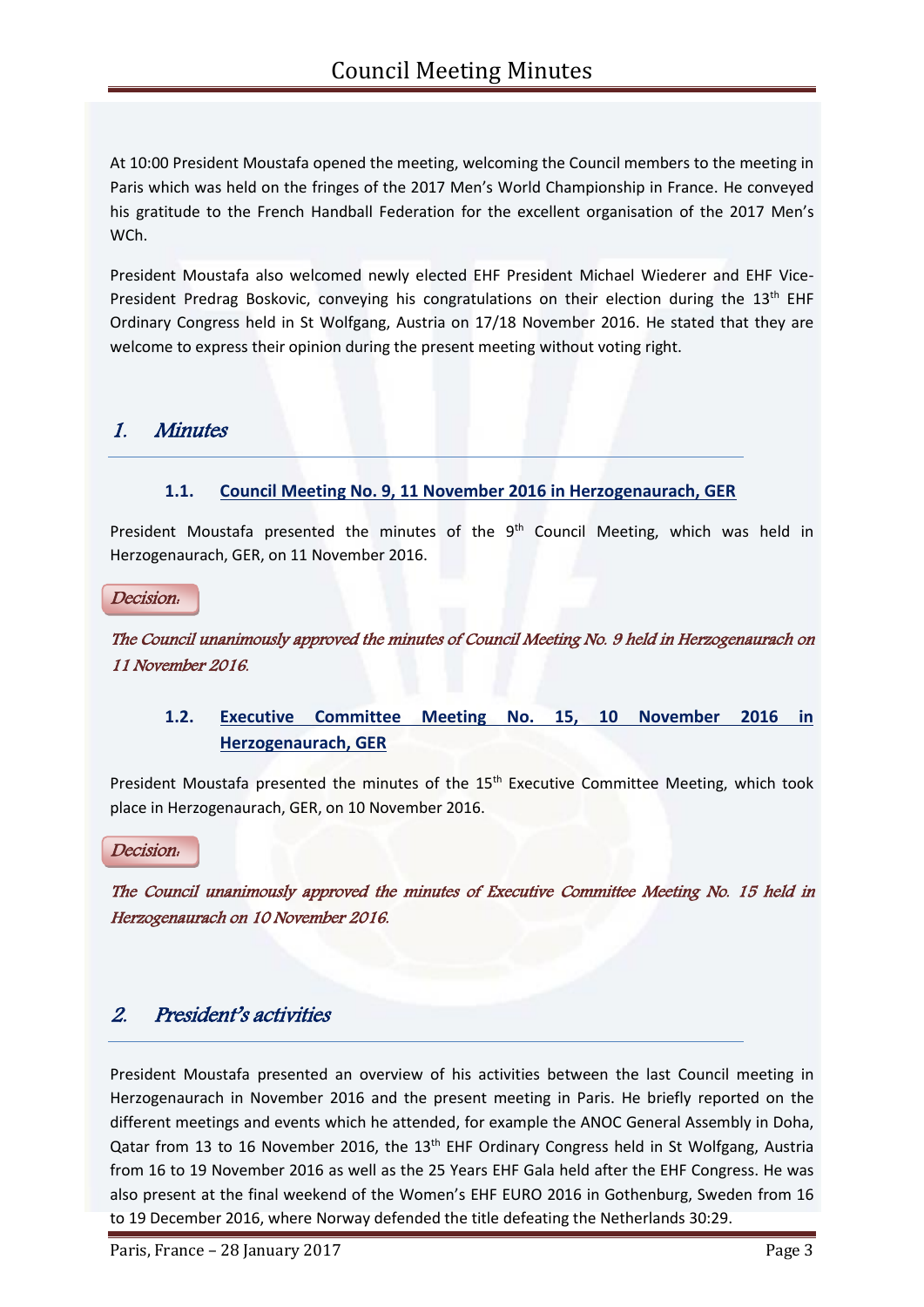In addition he briefly reported on his travel to Auburn, USA from 4 to 7 December 2016 where he met with representatives of USA Team Handball and Dr Dave Pascoe of Auburn University, who also presented the School of Kinesiology facilities and introduced the faculty, to discuss the IHF Academy. He also reported on his visit to Tokyo, Japan from 12 to 15 December 2016 to meet with representatives of the Kumamoto and Japan Handball Association, adding that the discussions focused on the promotion and development concept for the 2019 Women's World Championship and the 2020 Olympic Handball Tournaments. On the occasion of his visit to Japan, he also met with Molten representatives to test the new resin-free ball.

He added that he travelled to Lausanne on 16/17 January 2017, i.e. during the 2017 Men's World Championship in France, to meet with the new Minister of Sports of China, Mr Gou Zhongwen, who is also newly elected President of the Chinese National Olympic Committee, to discuss the further handball development plans in China.

#### Decision:

The Council took note of and approved the President's activities and appreciated the efforts he made for the worldwide development of handball.

## 3. Competitions

## **3.1. 2017 Men's World Championship in FRA – Review**

President Moustafa gave the floor to the Competitions Director who briefly reported about the 2017 Men's World Championship held in the host cities of Albertville, Brest, Lille, Metz, Montpellier, Nantes, Paris and Rouen from 11 to 29 January 2017. One day prior to the final, he reported that three big European teams were eliminated during the Eighth-Finals and that several surprises occurred during the Preliminary Round, as Saudi-Arabia and Chile showed good performances proving the great development achieved on continental level. He stressed that the referee performances have so far been very good. He added that 540,000 match tickets have been sold so far, and briefly reported on the excellent TV figures (67.8% market share in Norway during the Quarter-Final NOR vs. HUN). He stated that 183 TV stations in total are covering the event, and that 400 media representatives were present in the venue during the Semi-Final FRA vs. SLO, concluding that the event has so far been a great success.

#### Decision:

The Council took note of the information provided by the Competitions Director regarding the 2017 Men's World Championship.

## 4. 2017 Ordinary IHF Congress

President Moustafa referred to the IHF Council decision dated 23 July 2016 to withdraw the organisation of the 2017 Ordinary IHF Congress from Australian Handball Federation according to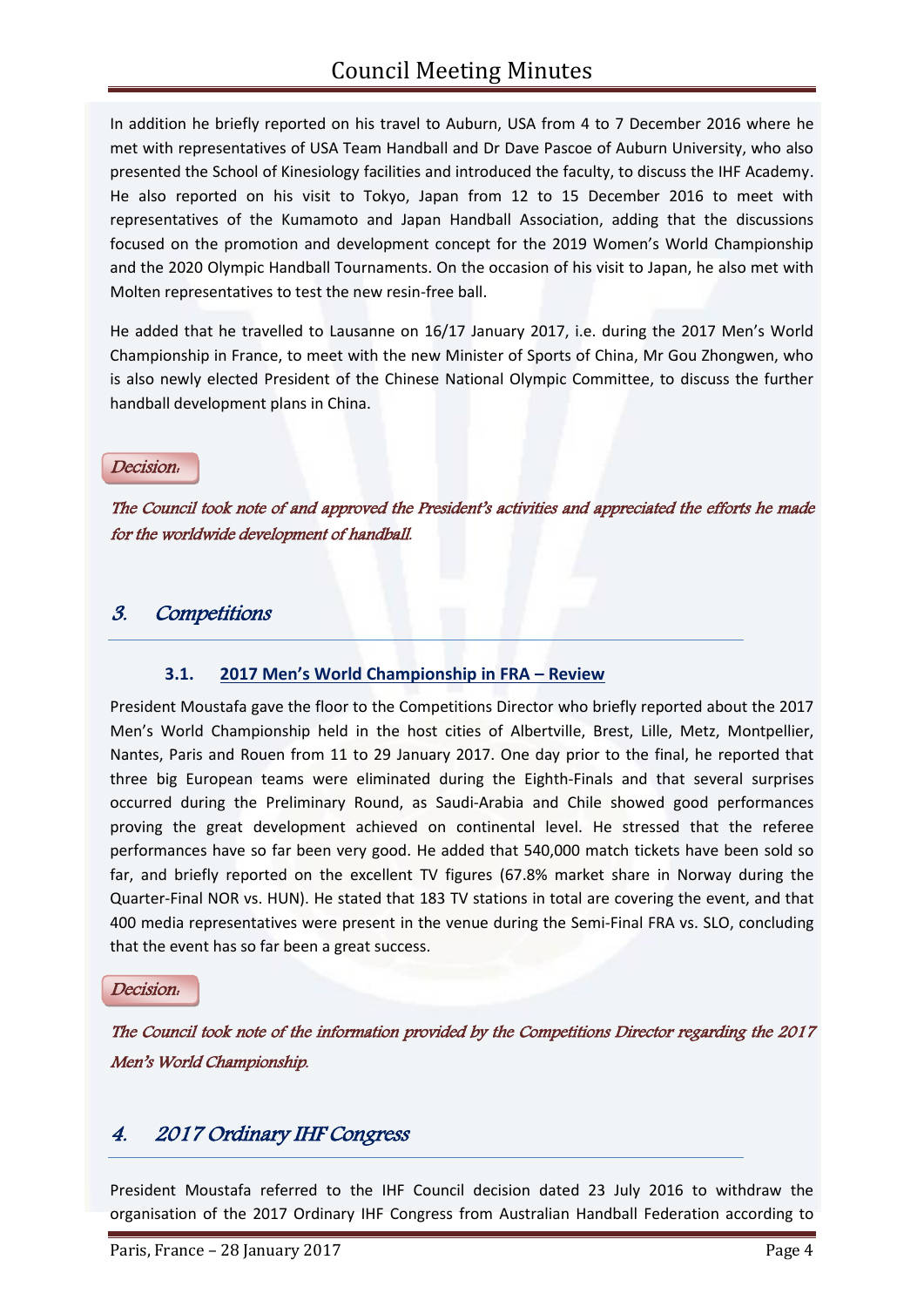Article 13.3.21 of the IHF Statutes due to the fact that the Australian Handball Federation did not fulfil its promises made during the bid presentation in terms of participation fee and visa. He also referred to the IHF Council decision dated 11 November 2016 to award the 2017 Ordinary IHF Congress to United Arab Emirates Handball Federation after an inspection visit has been carried out. Consequently, the IHF Managing Director travelled to Dubai on 26/27 November 2016 to conduct the first inspection visit. During the visit meetings were organised with representatives of United Arab Emirates Handball Federation as well as several technical equipment companies to discuss all organisational matters and IHF requirements. After the inspection, the Managing Director concluded that Dubai offered excellent facilities for the organisation of the IHF Congress. Nevertheless, the IHF received a letter from the United Arab Emirates Handball Federation on 8 January 2017, informing about an estimated deficit in the organisational budget of the IHF Congress to the amount of AED 2,030,000.- (approx. EUR 515,000). President Moustafa informed the Council about his travel to Dubai from 6 to 9 January 2017 on the occasion of the ceremony for awarding the 2016 winners of the Mohammed Bin Rashid Al Maktoum Creative Sports Award, stating that the UAE government expressed their willingness to grant financial support in order to organise the IHF Congress in Dubai. President Moustafa stressed that he refused the offer from UAE government to guarantee the transparency and integrity of handball, taking into consideration that elections are held during the next IHF Congress. Referring to the investment which might be made by the IHF, he stressed that the money should rather be spent on the further development of handball worldwide.

The letters of intent received from Turkish Handball Federation dated 29 December 2016 and 17 January 2017, confirming their interest in organising the IHF Congress in Antalya in the first week of November 2017, were presented to the Council. The accommodation fees proposed by TUR amount to EUR 220.- per night for a single room and EUR 350.- per night for a double room, compared to \$ 490 (EUR 320) per person per night (single room) for delegates, and \$ 150 (EUR 70) per person per night (twin share) for accompanying persons as initially proposed by AUS and approved by the 2015 Ordinary IHF Congress. The Turkish Handball Federation confirmed that they have received the approval of their Ministry of Youth and Sports and that all organisational conditions of the IHF will be fulfilled.

President Moustafa emphasised that Egypt, who had applied for the organisation of the 2017 Ordinary IHF Congress apart from Australia, can't be taken into consideration as a potential Congress host, due to the fact that they lost to Australia in the respective voting during the 2015 Ordinary IHF Congress.

Europe's Vice-President pointed out that the offer submitted by the Turkish Handball Federation is reasonable. Referring to security in Turkey which many people might consider as an issue, he stressed that Turkey can guarantee a high level of security for special events. President Moustafa added that the Congress organiser shall place a special focus on security measures, similar to the organising committee of the 2017 Men's World Championship in France, to guarantee the safety of all Congress participants.

The Managing Director stated that no inspection has been made yet to Turkey. Europe's Vice-President informed about the 2004 Beach Handball European Championships for Men and Women held in Alanya, Turkey as well as the 2007 Women's 19 European Championship held in Izmir, Turkey, confirming that the conditions in terms of quality of accommodation were exceptional.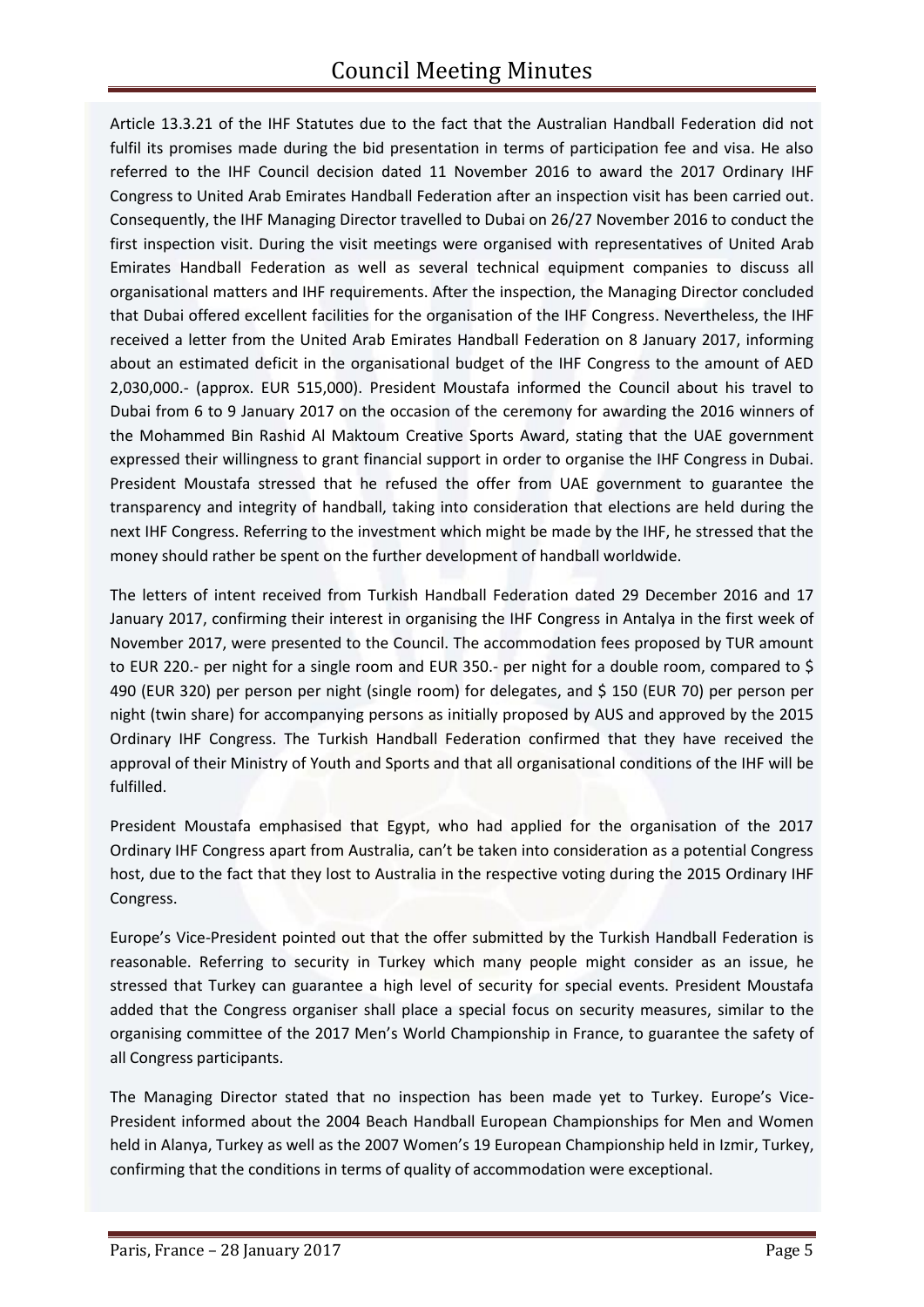The Council members discussed the question of financially supporting some IHF Member Federations to facilitate their participation in the 2017 Ordinary IHF Congress, taking into consideration that the IHF as usual covers the accommodation expenses for one delegate of each federation during the official Congress period. Similar to the procedure applied for previous Congresses, the Council unanimously agreed to cover the travel expenses for one delegate of some emerging National Federations to the 2017 Ordinary IHF Congress in order to give all federations the chance to take part in the Congress enabling them to make their input and contribution.

#### Decision:

According to Article 13.3.21 of the IHF Statutes, the Council unanimously decided to award the XXXVI Ordinary IHF Congress 2017 to the Turkish Handball Federation. The accommodation fees shall be as follows: EUR 220.- per night for single room; EUR 350.- per night for double room.

In order to guarantee the fruitful participation of all affiliated members in the IHF Congress and to give them the opportunity to interact and express their opinions and suggestions to the IHF, the Council, in accordance with past Council decisions, unanimously decided to financially support some of the IHF emerging National Federations which shall apply to the IHF for financial assistance in terms of travel costs for one delegate to the 2017 Ordinary IHF Congress in Turkey, taking into consideration that the federations' requests for financial assistance are subject to approval by the IHF Executive Committee.

## 5. Finances

#### **5.1. Current situation of IHF investment**

Referring to the IHF Council decision dated 23 July 2016, according to which the investment proposal of Julius Bär was unanimously approved in order to save negative interest (-0.75%) being imposed on IHF income, the Managing Director welcomed Mr Robert Nef, Director Private Banking Switzerland of Julius Bär, by conference call to provide the Council with a second update of the current situation of the IHF investment following the first update given during the last Council meeting held in Herzogenaurach on 11 November 2016.

Mr Nef confirmed that the situation of the investment reported to the IHF Council is still maintained, explaining that 60% out of 100% of the IHF money has been invested in bonds (minimum rating A3/A), considering that the required minimum yield at the end of maturity is 0.37% while the average yield at purchase stands at 0.56%. He added that the remaining 40% of the IHF money (in CHF) is still in the account.

As the acting Treasurer asked Mr Nef about his recommendation regarding the remaining cash which has not yet been invested, Mr Nef proposed to buy a first part of USD (approx. 5 million) now to be invested in the bond market and in the next few weeks another part of USD (approx. 5 million) to be reinvested in the bond market.

President Moustafa explained to the Council that the main problem in this regard is that the IHF receives money in different currencies, e.g. the instalments of the TV rights contract in CHF, the Olympic Games revenue from the IOC in USD, some marketing payments in EUR, adding that in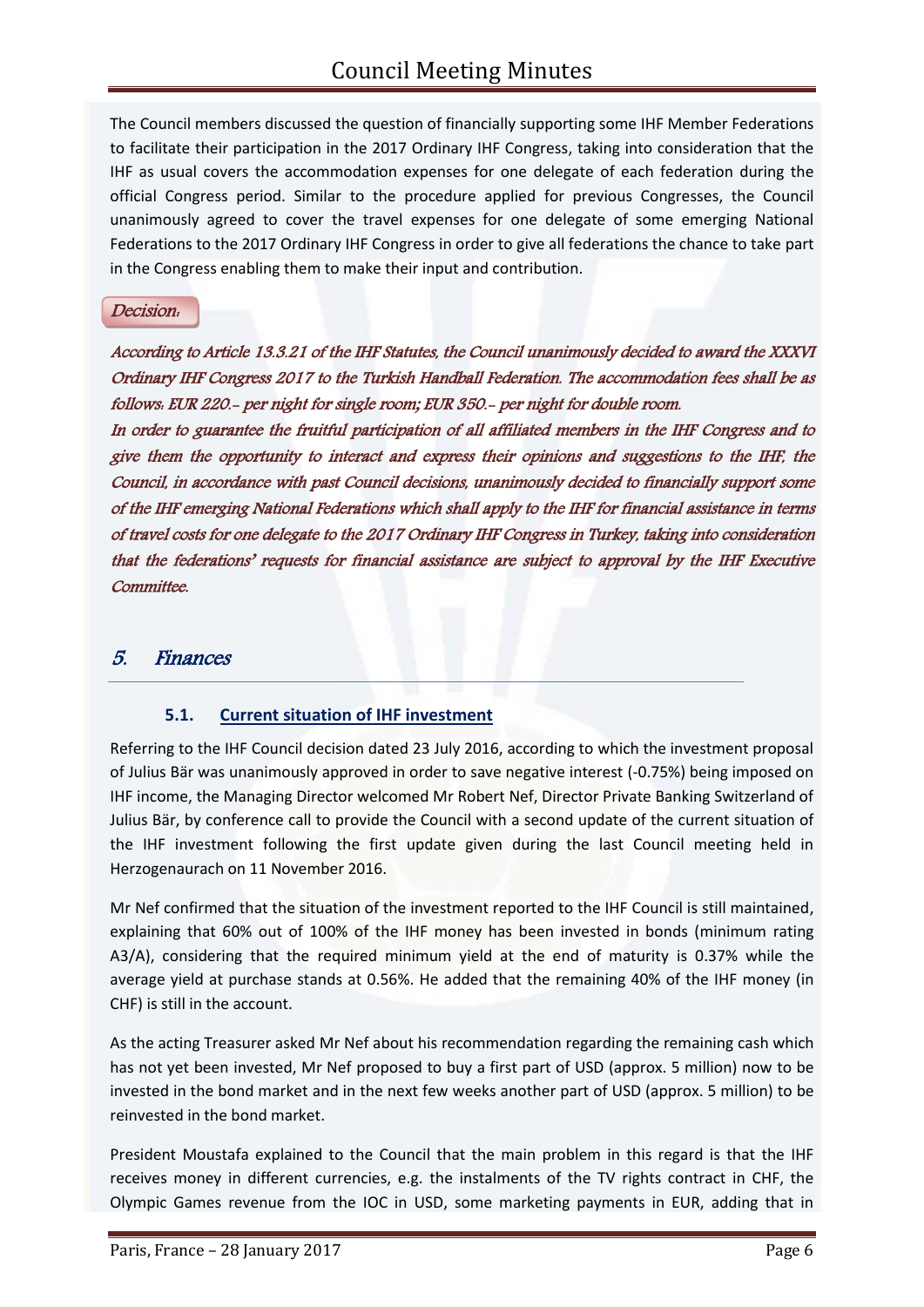Switzerland a negative interest rate of -0.75% is usually charged for CHF cash holdings (-0.50% for EUR cash holdings). Therefore the IHF paid to its former bank UBS a high amount of negative interest in 2015 and 2016. He stressed the importance of avoiding to play with the money of the IHF.

The acting Treasurer stated that the main aim is to avoid paying negative interest and to save the money of the IHF belonging to the IHF Member Federations. He also reported that the IHF Executive Committee discussed in its last meeting on 25 January 2017 an investment proposal received from Raiffeisenbank Birsig for the IHF cash (CHF) which may be affected by the negative interest and is not needed for the IHF ongoing expenses:

Term deposits: 3 years 0.00% 4 years 0.01% 5 years 0.01% 9 years 0.22% 10 years 0.28%

6 years 0.05% 7 years 0.09% 8 years 0.16%

The value is always 100% and the repayment is guaranteed at 100 %. The acting Treasurer added that the Executive Committee proposed to the Council to approve the investment proposal of Raiffeisenbank Birsig (10 years) for the current CHF amount which shall be affected by the negative interest to benefit from a good yield at the end of maturity on condition that any withdrawal of the invested amount during the maturity period by the IHF (in case the money is needed) will be without any penalties.

#### Decision:

The Council took note and unanimously approved the update report from Julius Bär about the investment portfolio of the IHF in order to save negative interest (-0.75% for CHF and -0.50% for EUR) being imposed on IHF income.

Following the proposal of the Executive Committee, the Council unanimously approved the investment proposal of Raiffeisenbank Birsig (10 years) for the IHF cash (CHF) which may be affected by the negative interest and is not needed for the IHF ongoing expenses on condition that any withdrawal of the invested amount during the maturity period by the IHF (if applicable) will be without any penalties.

## **5.2. TV rights 2019-2021**

President Moustafa gave the floor to Mr Luc Weber, representative of the IHF Marketing Department, who informed the Council that the current contract with IHF TV rights partner beIn Sports, which had been concluded for the four IHF senior events during the period 2015-2017 according to the IHF Council decision dated 21 December 2013, will end on 31 December 2017. The contract includes a period of three months starting on 31 March 2017 during which beIN Sports has the priority right to negotiate a new contract with IHF. In case no mutual agreement will be found between both parties, a tender procedure will be carried out for the four senior events during the period 2019-2021. The offers from all companies will be collected by the IHF Marketing Department representative and presented to the next Council meeting for decision.

President Moustafa stressed the importance of supporting underdeveloped countries as part of the TV rights contract for the period 2019-2021, similar to the support granted by beIN Sports for the period 2015-2017.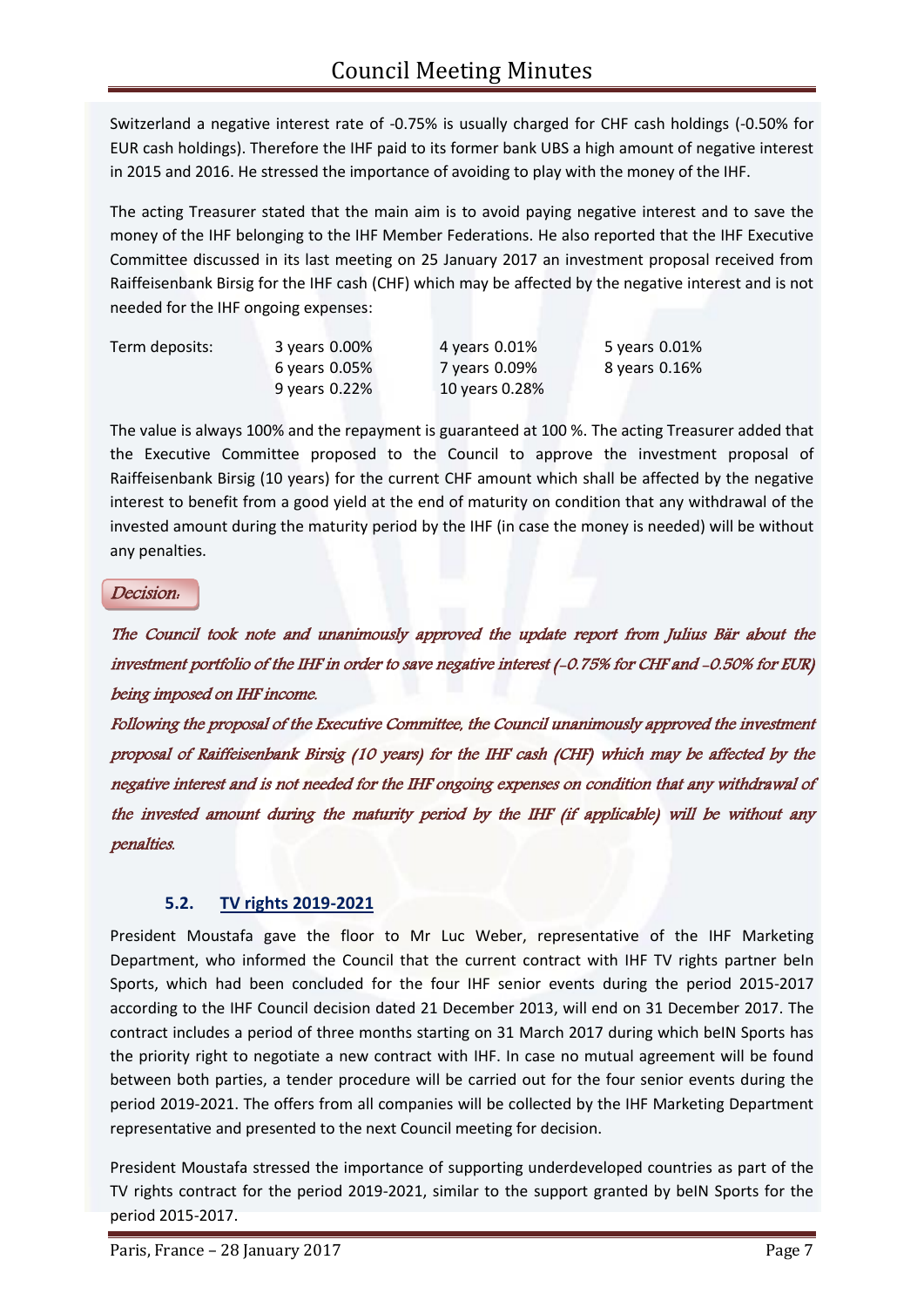#### Decision:

The Council took note of the information provided by Mr Luc Weber regarding the TV rights for the period 2019-2021 and unanimously agreed on the procedures to be taken according to the current contract provisions.

## 6. IHF Regulations

#### **6.1. Regulations for IHF Competitions**

President Moustafa gave the floor to the Competitions Director who presented to the Council the proposed changes to the Regulations for IHF Competitions, which had been elaborated during the COC meeting held in Basel, Switzerland from 12 to 14 December 2016.

*Change 1: to oblige Continental Confederations to have a minimum number of teams participating in their continental qualifications to get the respective number of compulsory places*

*Regulation text update:*

*2.3. Compulsory and performance places*

*Compulsory places for World Championships (Men)*

*The following conditions apply to receive the compulsory places*

- *a) At least eight teams must take part in the qualification on the continents in order to receive the three compulsory places.*
- *b) If the total number of teams is higher than three due to possible performance places, the minimum number of participating teams in the qualification round must be at least twice the number of places.*
- *c) If this condition is not fulfilled, the number of places is reduced by one.*
- *d) In this case, the open place is awarded to the continent of the reigning champion.*

*For junior, youth and women's paragraph a) shall be as follows:*

*a) At least eight teams must take part in the qualification on the continents in order to receive the three compulsory places. In case of less teams participating, at least twice the number of entitled compulsory places must take part in the qualification on the continents in order to receive the three compulsory places.*

*Change 2: to clarify the Oceania pathway to World Championships and the awarding of the free place in case of non-participation*

*Regulation text update:*

*2.3. Compulsory and performance places*

*The Continental Confederation of Oceania is not having a direct compulsory place for a Continental Confederation qualification event. The continent of Oceania is invited to take part in the Asian*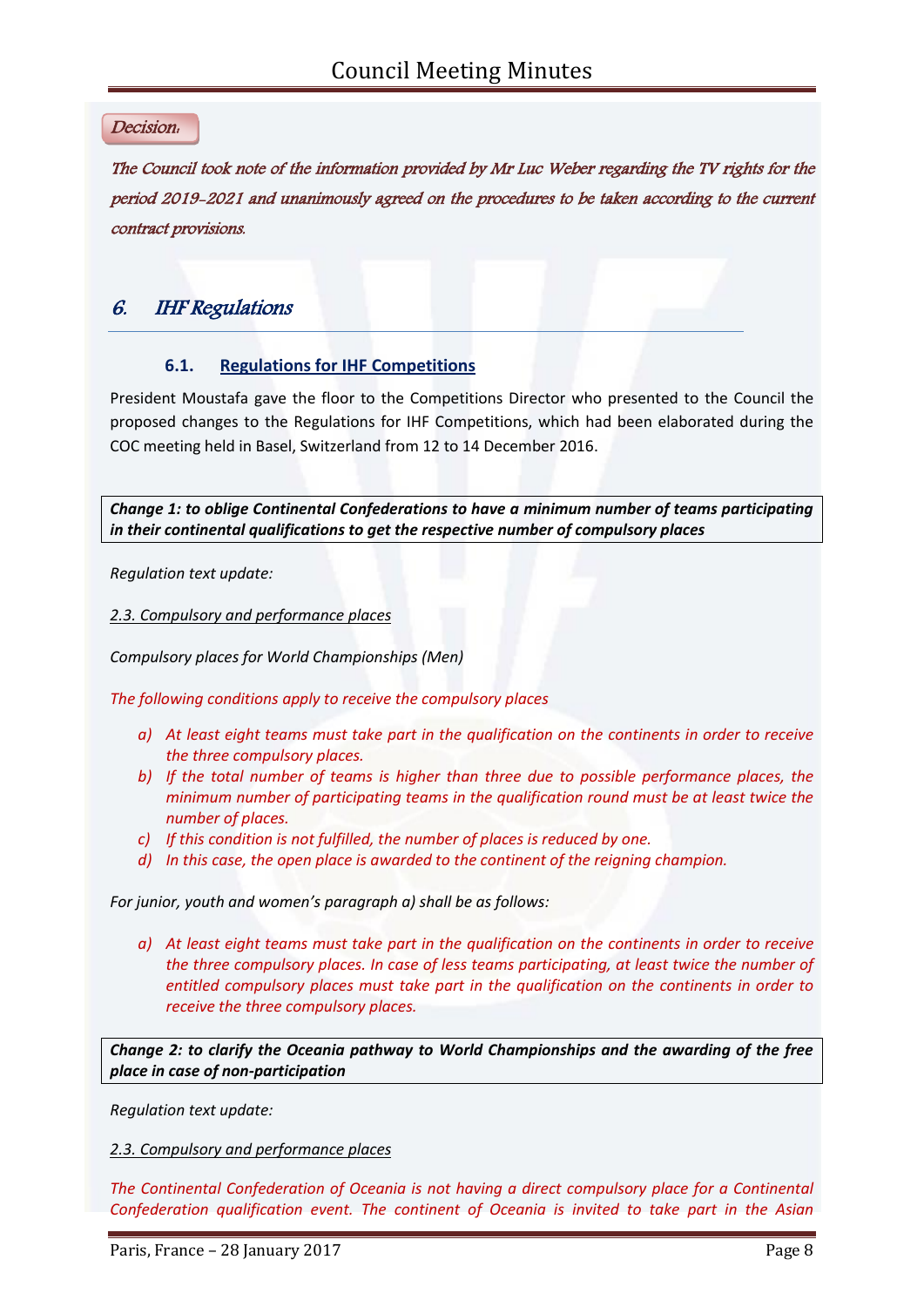*qualification events. The compulsory place is awarded to Oceania if the representative from Oceania is ranked 5th or better in the Asian qualification.* 

*In case Oceania is not reaching rank 5 or not participating the IHF Council is awarding this place as a free wild card.* 

*Change 3: to add further details to the so-called competitive clause in case of qualification and to define the re-awarding of the respective place*

*Regulation text update:*

#### *2.3. Compulsory and performance places*

*The IHF must analyse such situations within two months after the respective WCh in order to make sure that the number of places for the different Continental Confederations are defined before their qualification process starts.*

*In case performance or compulsory places are reduced the places are awarded to the continent of the reigning World Champion.*

*In case the continent of the World Champion is the continent from which the place is reduced, the IHF Council has to award the place to a Continental Confederation.*

*Change 4: Clarification regarding "where the place" of second organiser will be reduced from and details regarding the seeding and draw*

*Regulation text update:*

#### *2.3. Compulsory and performance places*

*In the case of a World Championship awarded to two organisers, the place of "Continent of reigning World Champion" will be awarded to the 2nd host. In case of more than two organisers, the necessary places will be taken additionally from the compulsory places. All hosting federations are automatically entitled to take part at the World Championship.*

*As a rule the organiser will be allocated the first place behind the performance places. Should the organiser achieve a better place as a result of the previously staged World Championship, it will be allocated the corresponding performance place. In case the organiser did not reach a better place at the previously staged World Championship, but reached a better position at the continental qualification event, they will be seeded on this performance place.*

*In case of more than one organiser, the hosting federations will be allocated the places behind the performance places if the above criteria do not apply. The order of the multiple organisers is done based on the result of the preceding World Championships. If this is not possible the IHF COC shall decide the order.*

*One organiser can decide on choosing group or assigning teams. In the case of more than one organiser the OC has to assign one team per group including themselves.*

#### *2.7. Draw*

*In the case of more than one organiser, the performance row of the main organiser (to be defined by the organisers) is drawn last and the main organiser shall have a free choice of its preliminary round group within its performance row. The performance row of the secondary organiser is drawn second to last and the secondary organiser shall have as well free choice of its preliminary round group.*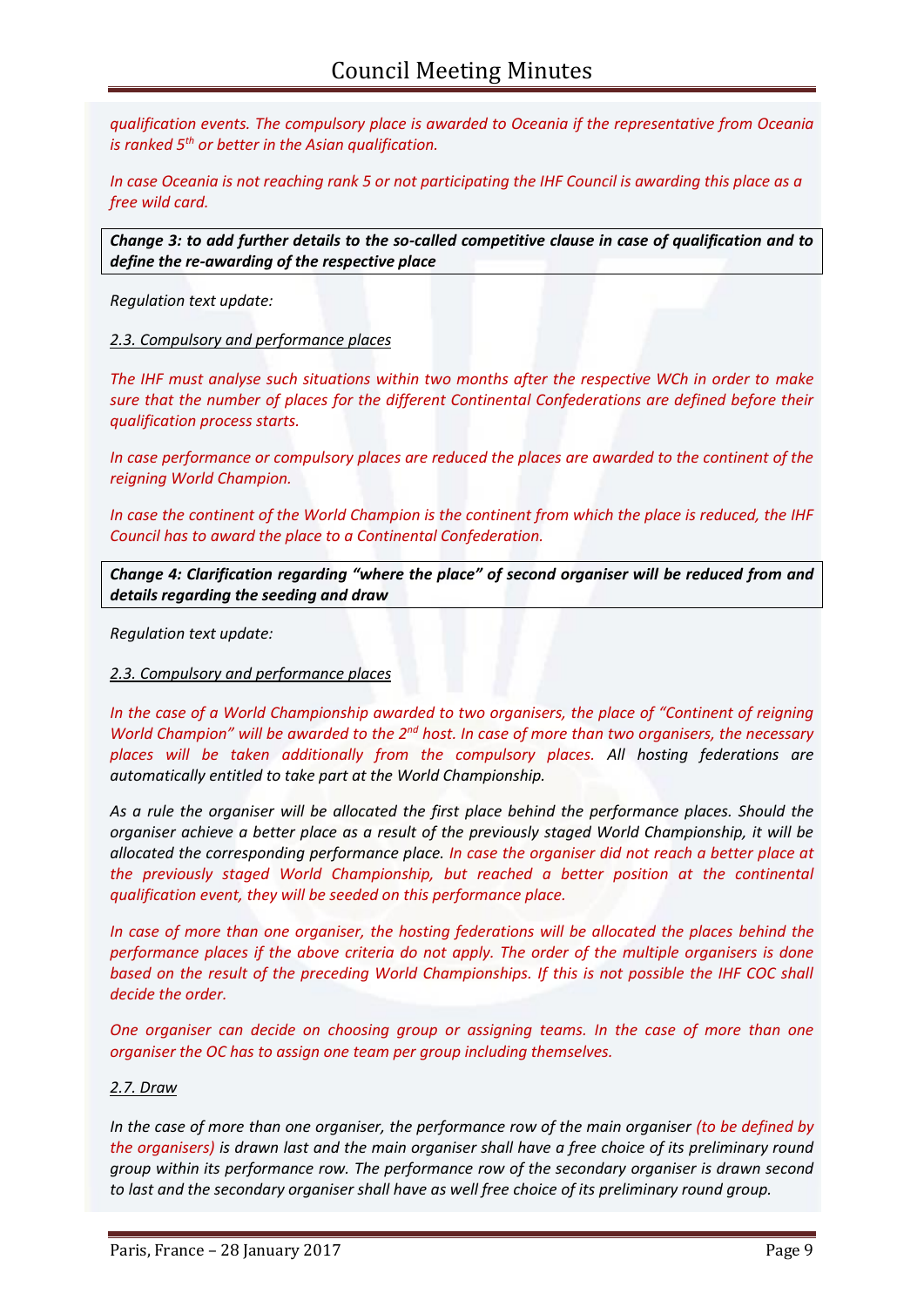*Change 5: to increase the number of player replacements from two to three*

*Regulation text update:*

*2.9. Team registration*

*Player replacement*

*During the World Championship each team may replace up to three players (against three players indicated in the provisional list) at any time (e.g. each team may put in three new players or may put in a player who has already been replaced once). Players may be replaced against players indicated in the provisional delegation list ('list of 28') only.* 

*Change 6: Player eligibility shall be checked by IHF after receiving the provisional lists. Further minimum age shall apply to the first appearance, not to the start of the tournament.*

*Regulation text update:*

*3.1. Player eligibility*

*The Player Eligibility Code shall apply. Players shall prove their citizenship by presenting a passport, which will be checked by the COC before the start of the World Championship. IHF shall check the eligibility of all players within one week after receiving the provisional lists.*

*The minimum age of 16 is fixed for the participation at Men's and Women's World Championships, meaning that players eligible to participate have to turn 16 years on the day of his/her match at the latest.*

*Change 7: Option to start Women's World Championship already on 28 November instead of 1 December*

*Regulation text update:*

*3.2. Competition dates*

*The IHF-COC shall fix the exact dates of the competitions with the following periods being set:* 

Men:  $2<sup>nd</sup>$  half of January (ending 2 February at the latest) Women: 28 November – 22 December

*Change 8: Alternative match scheme for Quarter-Finals in case of more than one organiser to avoid that the two hosts meet in the QF in one or the other country and to define in a better way the logistics for media, spectators and teams*

*Regulation text update:*

*3.3. Match scheme*

*Alternative match scheme for Quarter-Finals in case of two organisers (4 matches in total)*

*QF 1: W EF 1 – W EF 3 QF 4: W EF 6 – W EF 7 QF 2: W EF 2 – W EF 4 QF 3: W EF 5 – W EF 8*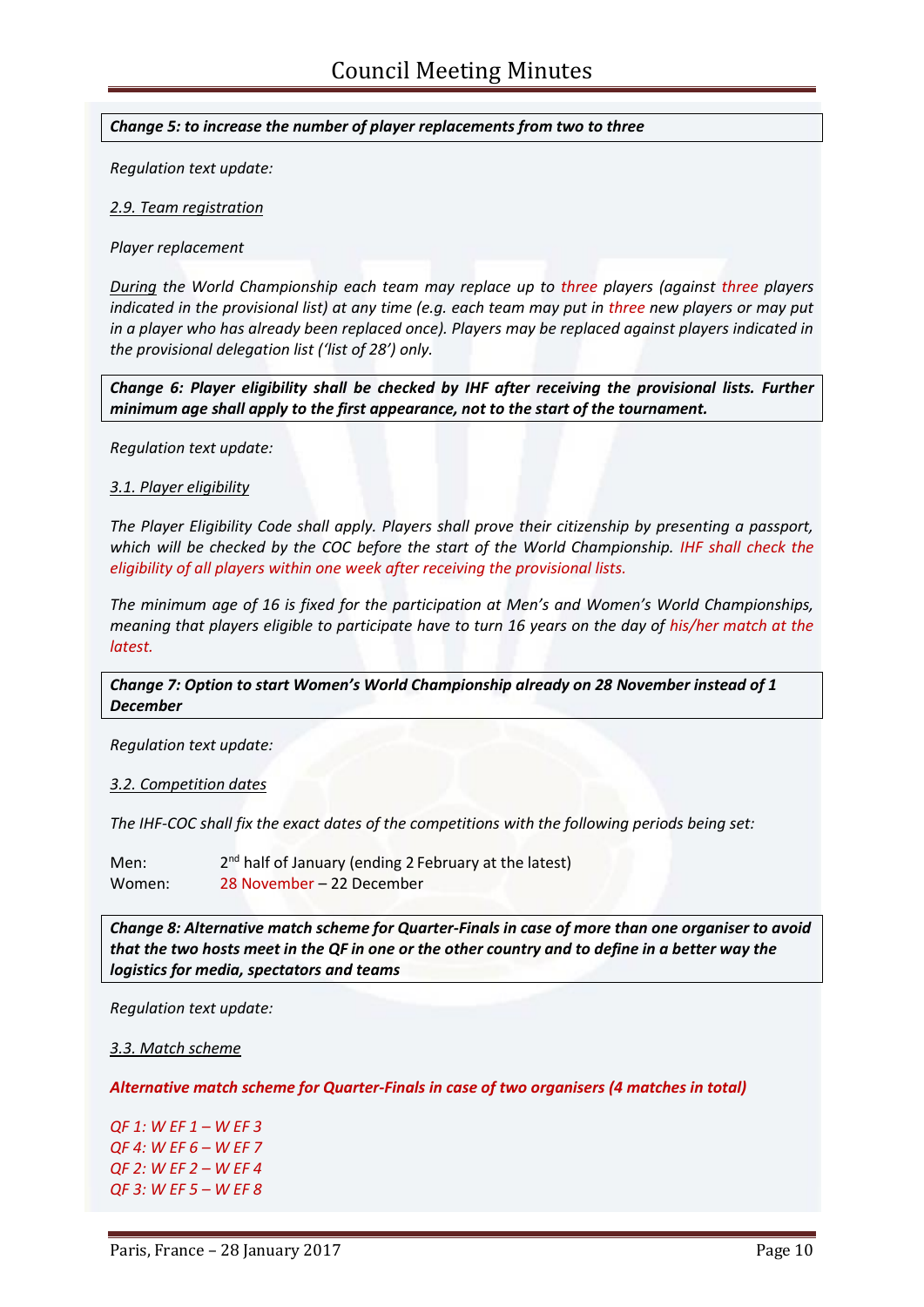*The winners advance to the semi-finals; the losers compete in the placement round (5th -8 th rank).* 

*Change 9 (applicable for Junior/Youth regulations only): to update the competition dates options since more and more events are affecting the younger age categories and flexibility is needed (end of season, exams, other events such as Youth Olympic Games and Olympic Games)*

*Regulation text update:*

*3.2. Competition dates*

*The IHF-COC shall fix the exact dates of the competitions with the following periods being set:* 

*Women's Youth (U18): August; taking place in even years Women's Junior (U20): July; taking place in even years Men's Youth (U19): August; taking place in odd years Men's Junior (U21): July; taking place in odd years* 

*COC will add the exact dates to the international calendar. One week break shall be in between the youth and junior competitions.*

*Change 10: to clarify seeding and draw options in Junior/Youth regulations*

*Regulation text update:*

*2.3. Compulsory and performance places*

*The distribution of the performance and compulsory places is in general done in accordance with the result of the preceding World Championship. The overview of the seeding will be done by the COC and announced one month after the respective World Championship.*

All above-mentioned changes proposed by the COC were unanimously approved by the Council.

Referring to the 2017 Men's World Championship in France, where three big nations were eliminated in the Eighth-Finals, President Moustafa outlined the disadvantages of the knock-out system, stating that the main target of the IHF is to see strong teams playing in the Semi-Finals and Finals. He pointed out that the former system (main round) is fairer, as it gives teams the possibility to come back with a better performance after a weaker performance which might be due to an injured player or a weak referee performance.

EHF President Michael Wiederer commented that President Moustafa's initiative should be strongly supported, as the main round guarantees TV times and offers better planning opportunities for the fans following their respective teams.

Europe's Vice-President supported President Moustafa's perspective, pointing out the necessity of separating the concept of development from the concept of competition. While the President's Cup is a combination of both development and competition, the real World Championship should be only a competition concept and not based on a development concept.

President Moustafa asked the COC Caretaker Chairman to study the matter with the COC and submit a corresponding proposal to the IHF Head Office within one week, which shall be submitted to the Council for decision.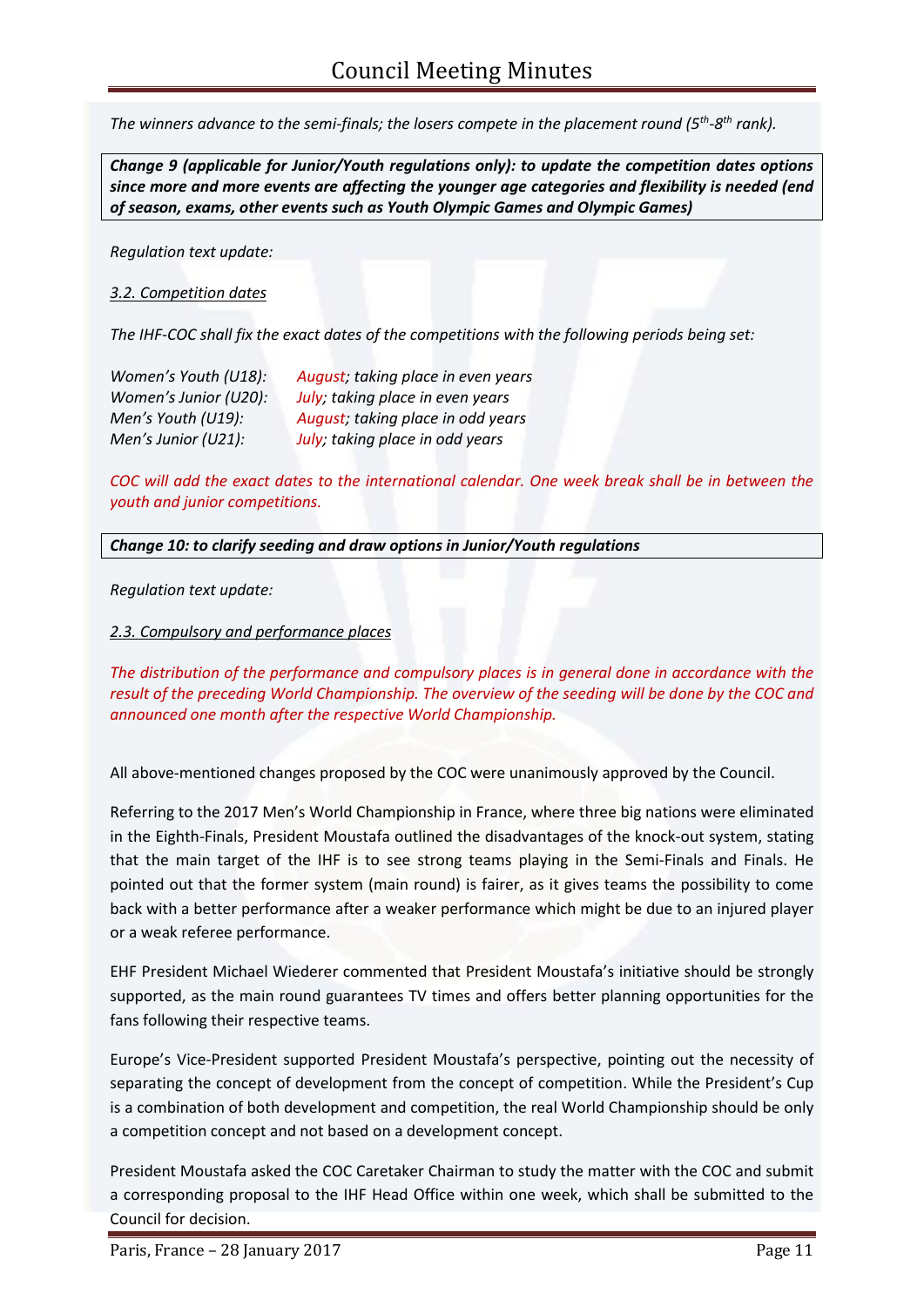## Decision:

The Council unanimously approved the changes 1 to 10 to the Regulations for IHF Competitions as proposed by the COC. In addition, the Council asked the COC Caretaker Chairman to study the playing system of World Championships with the COC and to submit their corresponding proposal within one week to be presented to the Council for decision.

## **6.2. Regulations concerning Penalties and Fines**

President Moustafa gave the floor to the Managing Director who informed the Council about the necessity of updating the IHF Regulations concerning Penalties and Fines (date of last edition: September 2007) due to several changes which have been made to the IHF Statutes and Regulations over the last years. The updated IHF Regulations concerning Penalties and Fines contain information on penalties and fines to be imposed in case of violations of the IHF Statutes and all IHF Regulations, e.g. the Regulations for IHF Competitions, Regulations for Transfer between Federations etc., whereas measures and sanctions to be imposed in case of violations of the IHF Ethics Code are provided for in the Ethics Code. A first draft of the updated IHF Regulations concerning Penalties and Fines has been communicated to the Council members.

All Council members confirmed having received the draft of the updated IHF Regulations concerning Penalties and Fines.

Europe's Vice-President stressed that the main issue of the new IHF Regulations concerning Penalties and Fines is coherence. Despite the importance of the democratic aspect, he was not in favour of the Council changing one point which might affect another point. Specific remarks, however, should be taken into account. After a period of reflection, the new regulations should be either approved or rejected globally to avoid destroying the coherence of the project.

President Moustafa asked the Council members to send any input related to the draft of the updated IHF Regulations concerning Penalties and Fines to the IHF Head Office within two weeks. Failing to reply within two weeks will be considered as consent to the updated Regulations concerning Penalties and Fines.

## Decision:

The Council took note of the draft of the updated IHF Regulations concerning Penalties and Fines. Failing to comment on the draft within two weeks will be considered as consent to the updated Regulations concerning Penalties and Fines. The input of the Council to be received within the deadline shall be considered in the final version of the IHF Regulations concerning Penalties and Fines.

## **6.3. Regulations for Awards**

The Managing Director informed the Council about the necessity of updating the IHF Regulations for Awards (date of last edition: September 2007) in order to include the IHF Hall of Fame according to the IHF Council decision dated 23 July 2016. In addition, the name of the Hans Baumann Trophy is proposed to be changed to IHF Presidential Development Award. The updated IHF Regulations for Awards contain a provision, according to which internal regulations on the IHF Presidential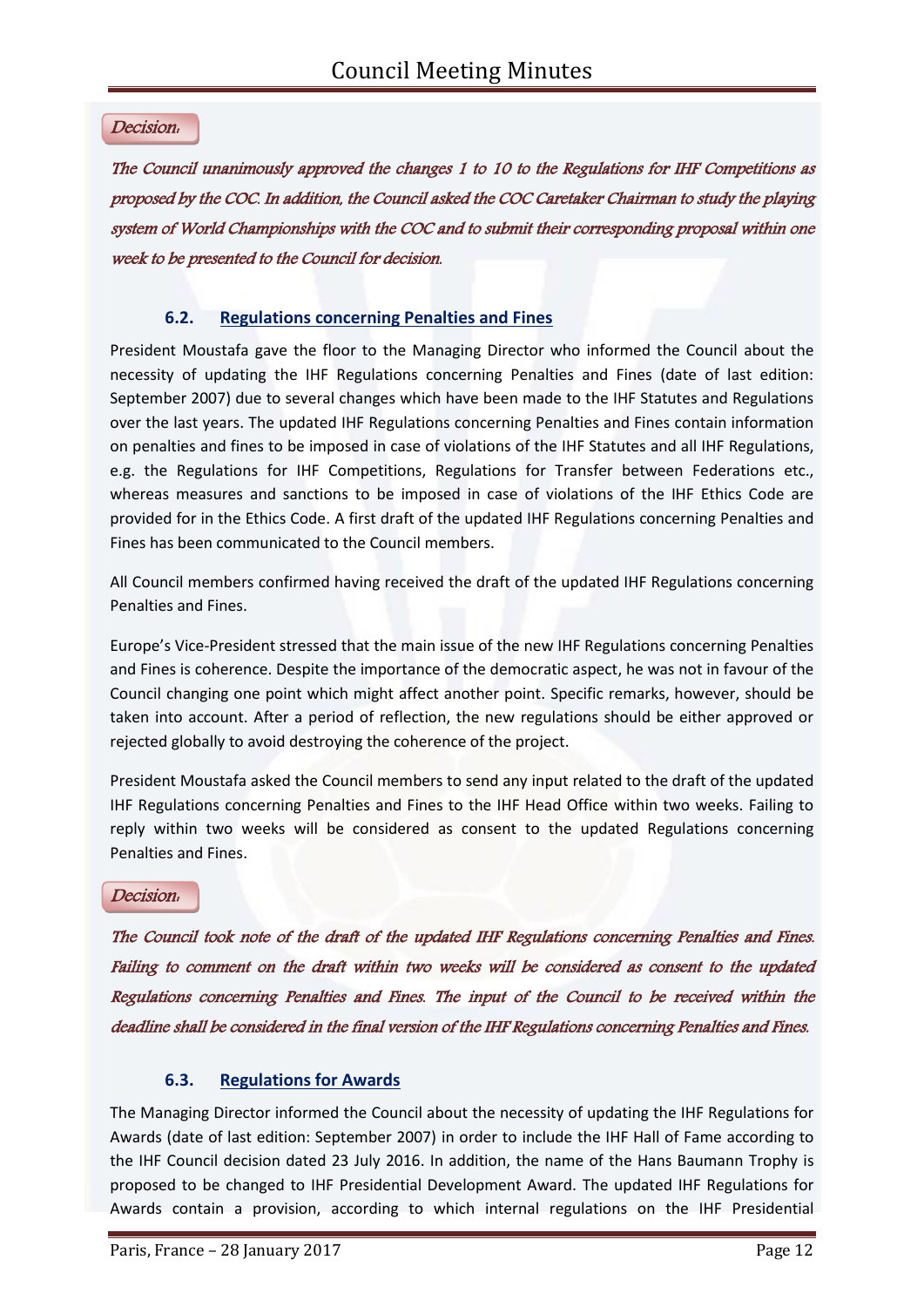Development Award and IHF Hall of Fame will be formulated, taking into consideration that those internal regulations will be submitted to the Council for decision. Furthermore, the different IHF awards have been revised and are clearly listed in the updated IHF Regulations for Awards, a draft of which has been communicated to the Council members.

All Council members confirmed having received the draft of the updated IHF Regulations for Awards.

President Moustafa asked the Council members to send any input related to the draft of the updated IHF Regulations for Awards to the IHF Head Office within two weeks. Failing to reply within two weeks will be considered as consent to the updated Regulations for Awards.

#### Decision:

The Council took note of the draft of the updated IHF Regulations for Awards. Failing to comment on the draft within two weeks will be considered as consent to the updated Regulations for Awards. The input of the Council to be received within the deadline shall be considered in the final version of the IHF Regulations for Awards.

#### **6.4. IHF Hall of Fame**

This agenda item has been dealt with by the IHF Council under agenda item 6.3.

## 7. Continents

## **7.1. EHF Ordinary Congress 2016 in AUT**

President Moustafa informed the Council about his attendance at the 13<sup>th</sup> Ordinary Congress of the European Handball Federation held in St Wolfgang, Austria on 17/18 November 2016 during which elections were held (2016-2020):

#### Executive Committee:

| President:       | Mr Michael WIEDERER (AUT)                                              |
|------------------|------------------------------------------------------------------------|
| Vice-President:  | Mr Predrag BOSKOVIC (MNE)                                              |
| Treasurer:       | Mr Henrik LA COUR (DEN)                                                |
| Chairman CC:     | Mr Bozidar DJURKOVIC (SRB)                                             |
| Chairman MC:     | Mr Jerzy ELIASZ (POL)                                                  |
| Chairman BC:     | Mr Ole R. JORSTAD (NOR)                                                |
| Member:          | Mr Stefan LÖVGREN (SWE)                                                |
| Member:          | Ms Gabriella HORVATH (HUN)                                             |
| Member:          | Mr Anrijs BRENCANS (LAT)                                               |
| Chairman PHB:    | Mr Xavier O'CALLAGHAN FERRER (ESP, elected by PHB on 15 December 2016) |
| Chairperson WHB: | Ms Georgeta Narcisa LECUSANU (ROU, elected by WHB on 15 December 2016) |

A detailed list of all election results regarding the different EHF bodies, e.g. the Commissions, was presented to the Council.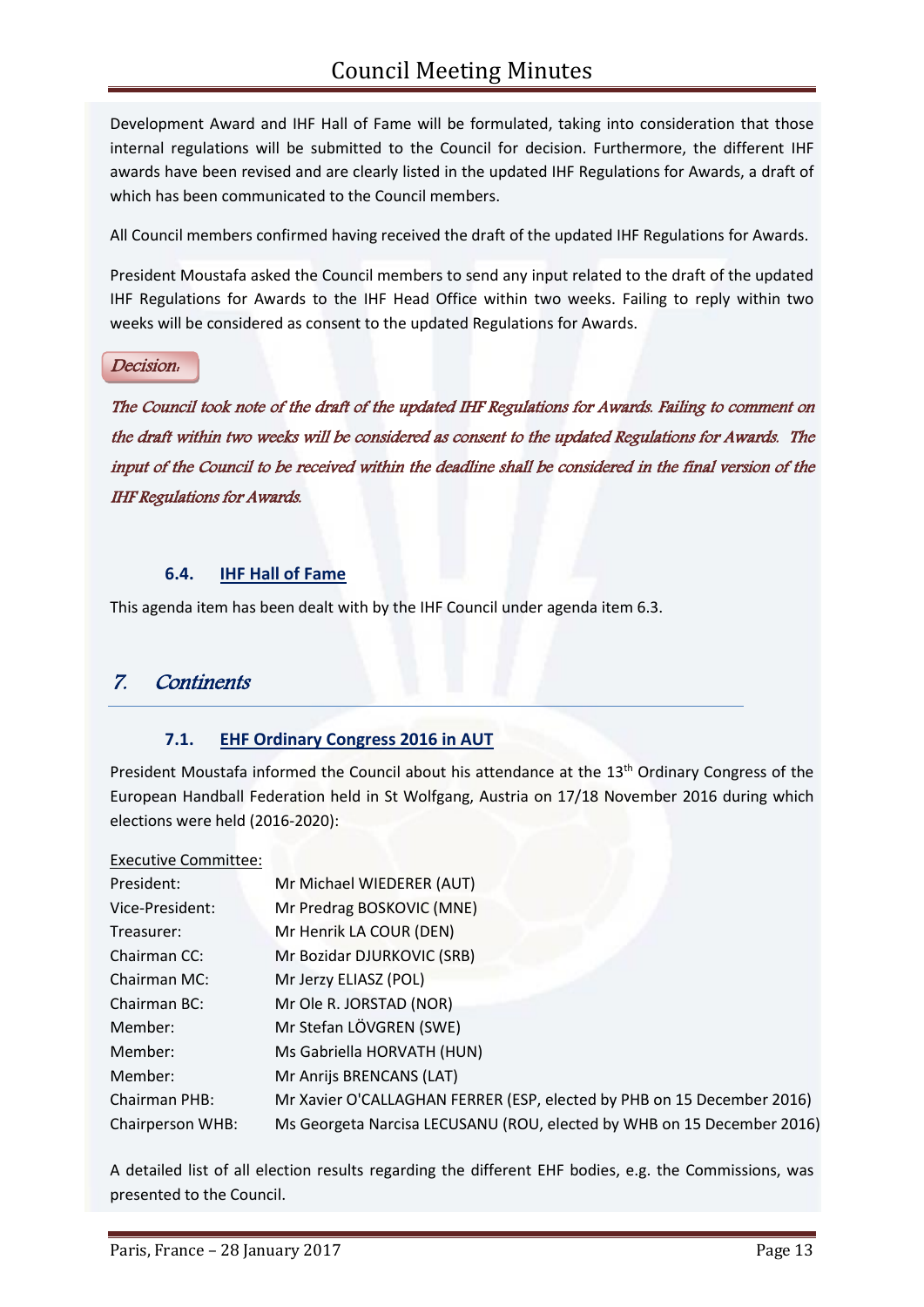The EHF Congress nominated EHF President Michael Wiederer (AUT) as Vice-President Europe to the IHF Council, and mandated by the EHF Congress, the EHF Executive Committee nominated EHF Vice-President Predrag Boskovic (MNE) as Council Member Europe to the IHF.

The continental representatives to the IHF Commissions will be nominated by the EHF Executive Committee in due course.

As the Council members approved the nominations from the European Handball Federation to the IHF Council until the next IHF Congress in 2017 according to Article 10.2.4 of the IHF Statutes, President Moustafa conveyed his congratulations to Mr Michael Wiederer and Mr Predrag Boskovic and wished them good luck for their missions. EHF President Michael Wiederer, also on behalf of EHF Vice-President Predrag Boskovic, thanked the Council members for their support, confirming that they are ready to contribute to the welfare of international handball.

Decision:

The Council took note of the information regarding the EHF Ordinary Congress 2016 and unanimously confirmed the following nominations from the European Handball Federation to the IHF Council until the next IHF Congress in 2017 according to Article 10.2.4 of the IHF Statutes: IHF Vice-President Europe: Mr Michael Wiederer (AUT) Council Member Europe: Mr Predrag Boskovic (MNE)

## **7.2. Nomination of Pan-American representative to IHF CCM**

President Moustafa informed the Council about the letter the IHF received from the Pan-American Team Handball Federation on 2 December 2016, stating that the PATHF Ordinary Congress held in Buenos Aires, Argentina on 30 July 2016 nominated Mr Mike Cavanaugh (USA) as Pan-American representative of the IHF Commission of Coaching and Methods (CCM).

Decision:

According to Article 15.1.5 of the IHF Statutes and following the nomination of the Pan-American Team Handball Federation, the Council unanimously approved to appoint Mr Mike Cavanaugh (USA) as Pan-American representative of the IHF Commission of Coaching and Methods (CCM).

## 8. IHF Membership

## **8.1. Fiji**

President Moustafa gave the floor to the Managing Director who presented the application of Handball Fiji (in the continent of Oceania) for full IHF membership to the Council. She explained that the federation concerned has submitted all the required documents, and asked the Council to grant them provisional full membership.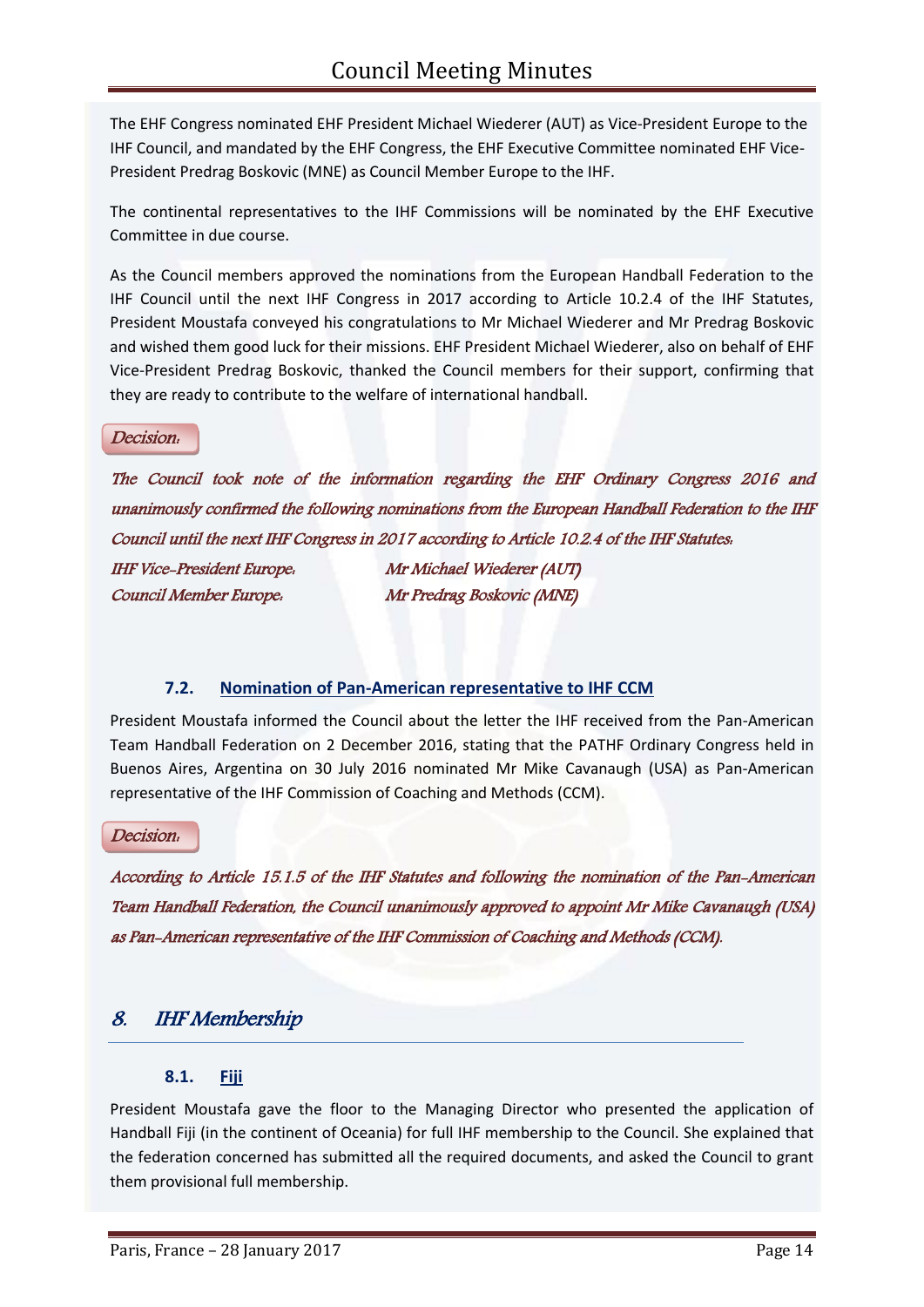#### Decision:

## The Council unanimously approved to grant provisional full membership to Handball Fiji until the 2017 Ordinary IHF Congress.

#### **8.2. Scotland**

The Managing Director presented the application of Scottish Handball Association (in the continent of Europe) for associated IHF membership to the Council. She explained that the federation concerned has submitted all the required documents, and asked the Council to grant them provisional associated membership.

#### Decision:

The Council unanimously approved to grant provisional associated membership to Scottish Handball Association until the 2017 Ordinary IHF Congress.

#### **8.3. England**

The Managing Director informed the Council that the England Handball Association (in the continent of Europe) announced their intent to become an associated IHF member and to submit all the required documents by the end of January 2017. She asked the Council to grant them provisional associated membership.

#### Decision:

The Council unanimously approved to grant provisional associated membership to England Handball Association until the 2017 Ordinary IHF Congress provided that the required documents will be submitted to the IHF.

## 9. Awarding of IHF events which are subject to a Council decision

#### **9.1. 2021/2023 Women's World Championships**

President Moustafa referred to the key facts of the biddings for the 2021 and 2023 Women's World Championships, which had been communicated to the Council members.

He then gave the floor to the Competitions Director who explained to the Council the voting procedure, which had already been sent to the bidders.

Voting will be carried out after all presentations in compliance with the IOC procedure:

- The voting is a secret voting.
- The simple majority decides.
- The result but not the number of votes per federation is announced.
- In the case of equality of votes, voting shall be repeated.
- If there is still equality of votes, a decision shall be made by drawing lots.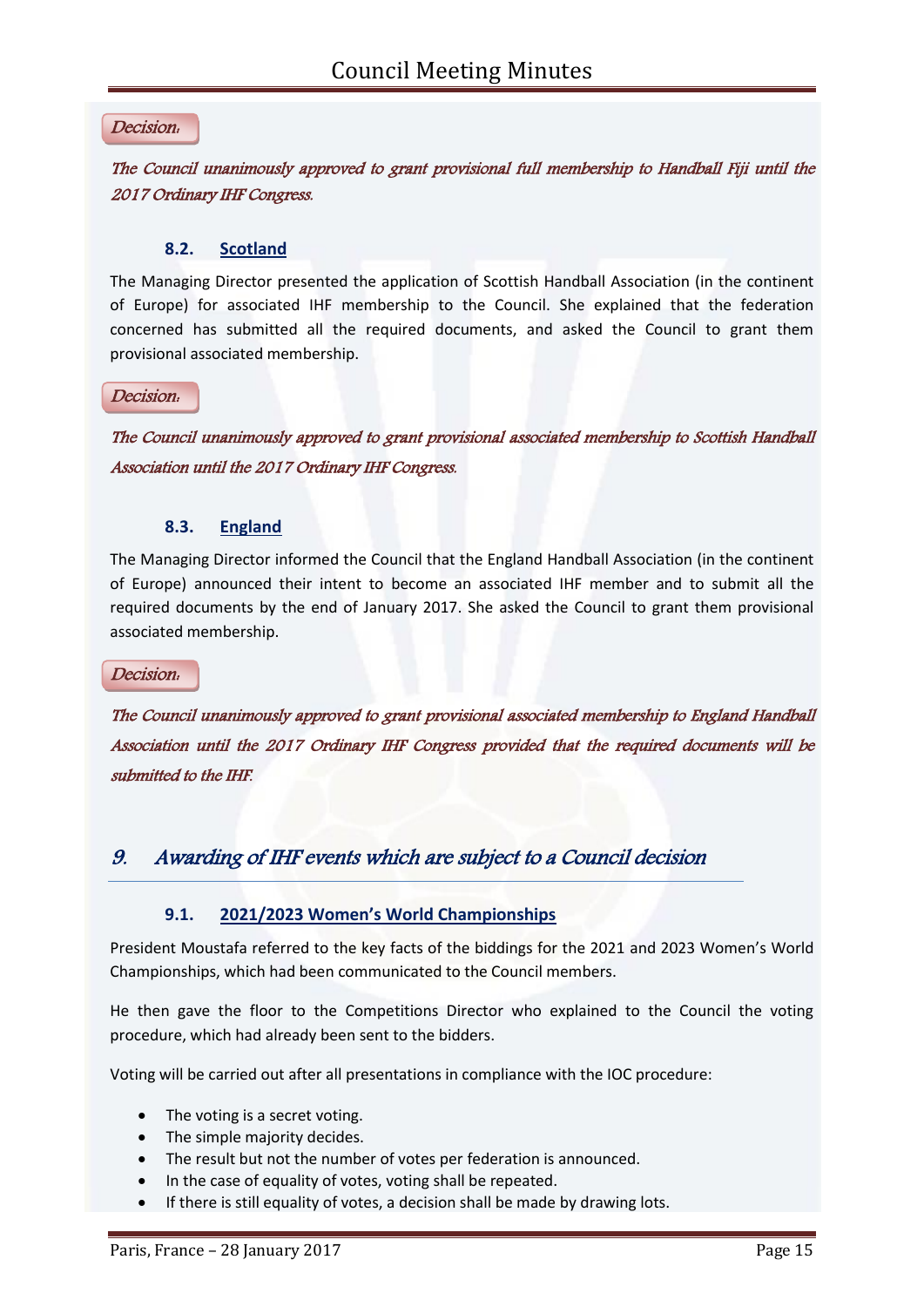• The applicants are informed after the voting.

All members of the IHF Council will vote, except Council members from the respective bidding nations. The President has the right to vote but as usual will be neutral and will abstain from voting.

Each bidder has the right to hold a 20-minute presentation and to be available for questions for 10 minutes. The presentation of the bidders is based on alphabetical order.

#### o **2021 Women's World Championship**

President Moustafa informed the Council that Spain and Hungary compete for the right to organise the 2021 Women's World Championship.

He welcomed the representatives of the Royal Spanish Handball Federation and opened the floor for the presentation.

The Spanish delegation:

- **Mr Francisco V. Blázquez García President of Royal Spanish Handball Federation**
- $\textcolor{red}{\blacktriangle}$  Mr Alejandro Blanco Bravo President of Spanish Olympic Committee
- $\downarrow$  Mr Josep Mayoral i Antigas Mayor of Granollers (representing all venues)
- $\textcolor{red}{\blacklozenge}$  Mr David Barrufet Handball Director of FC Barcelona (venue for the final weekend)
- $\frac{1}{\sqrt{1-\frac{1}{\sqrt{1-\frac{1}{\sqrt{1-\frac{1}{\sqrt{1-\frac{1}{\sqrt{1-\frac{1}{\sqrt{1-\frac{1}{\sqrt{1-\frac{1}{\sqrt{1-\frac{1}{\sqrt{1-\frac{1}{\sqrt{1-\frac{1}{\sqrt{1-\frac{1}{\sqrt{1-\frac{1}{\sqrt{1-\frac{1}{\sqrt{1-\frac{1}{\sqrt{1-\frac{1}{\sqrt{1-\frac{1}{\sqrt{1-\frac{1}{\sqrt{1-\frac{1}{\sqrt{1-\frac{1}{\sqrt{1-\frac{1}{\sqrt{1-\frac{1}{\sqrt{1-\frac{1}{\sqrt{1-\frac{1}{\sqrt{1-\frac{1$
- $\textcolor{red}{\blacklozenge}$  Mr Iker Romero Men's Handball Ambassador of Royal Spanish Handball Federation
- $\frac{1}{2}$  Ms Laura Steinbach former German women's national team player and currently playing and living in Granollers
- $\textcolor{red}{\blackdownarrow}$  Mr Josep Blanchart Manager of Club Balonmano Granollers
- $\uparrow$  Mr Jordi Romea Technical Responsible for Sports of Granollers City Council
- $\downarrow$  Mr Pere Garcia former Sports Responsible of Granollers City Council
- Ms Elena Borrás Alcaraz International Relations' Responsible of Royal Spanish Handball Federation

At the beginning of the presentation, the bid delegation was introduced to the Council.

The bid includes the following six host cities/venues:

- o Barcelona Nuevo Palau Blaugrana (capacity: 12,000)
- o Granollers Palacio de Deportes de Granollers (capacity: 5,200)
- o Tarragona Palacio de Deportes de Tarragona (under construction, capacity: 5,000)
- o Lleida Pabellón "Barris Nord" (capacity: 5,500)
- o Castellón Pabellón "Ciutat de Castelló" (capacity: 5,200)
- o Badalona Pabellón Olímpico de Badalona (capacity: 12,500)

The representatives of the Spanish delegation provided information about the arenas, accommodation (hotels complying with all requirements of the IHF, team hotels close to training and competition venues) and transportation (a safe, reliable and efficient transportation service for each of the groups involved in the event is guaranteed; all host cities connected with regular or high-speed trains, distance between venues guarantees short and fast transfers to offer optimal conditions of transport). They mentioned several handball events, both on European and international level, which have been hosted by Spain until now. Their main goal now is to invest in the future and attract generations of new players, fans and media to be interested in women's handball.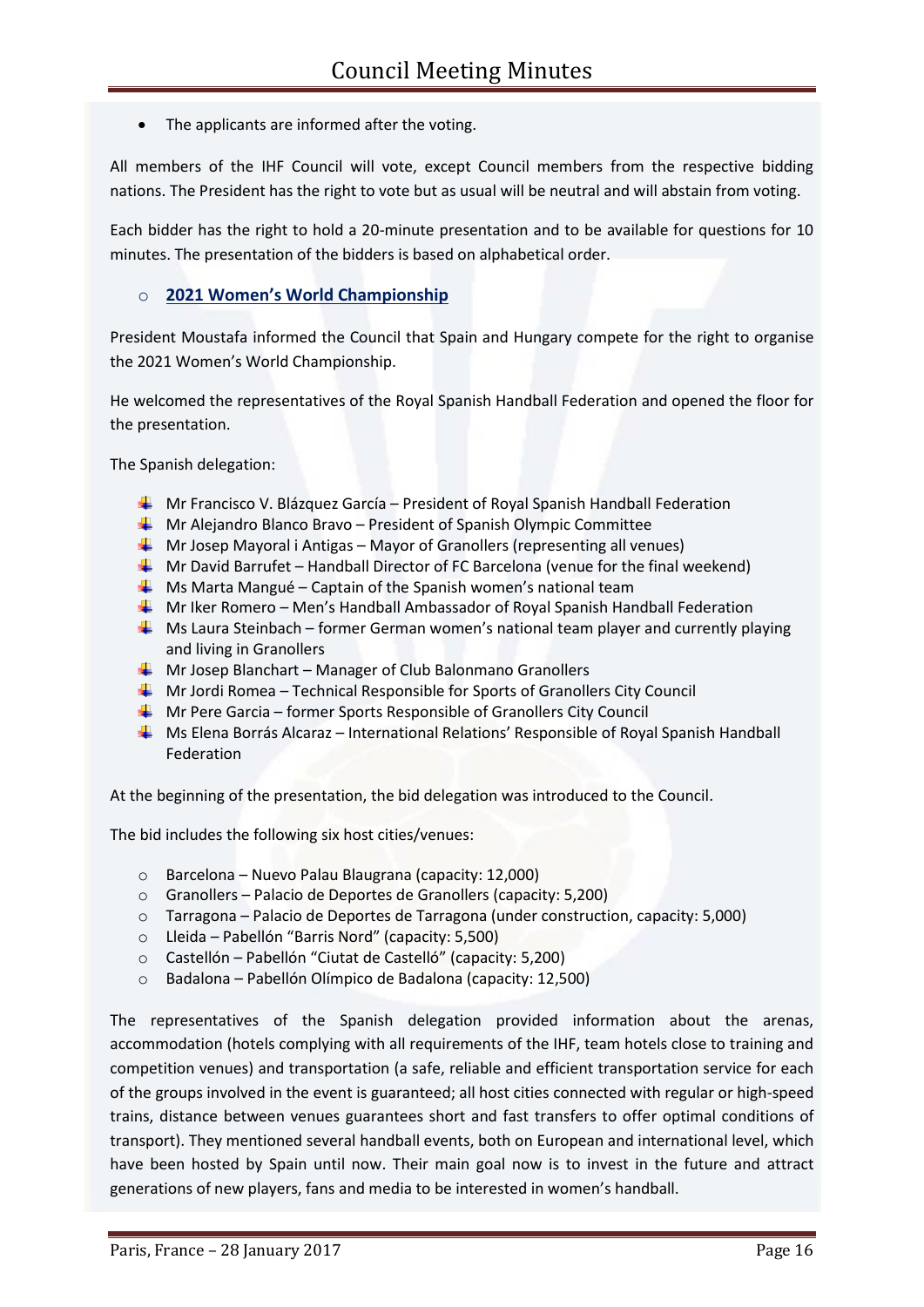The President of Royal Spanish Handball Federation confirmed that full support is granted by the Olympic Movement, Spanish government and the handball community. The Spanish government has guaranteed the introduction of all the necessary measures so that the event is celebrated in a full security setting, with special attention paid to key infrastructures for the staging of the competitions and to IHF operations, its subsidiaries and delegations from different countries.

The representatives of the Spanish delegation added that one of their key strategic goals is to increase the level of public exposure of handball in Spain and to develop the next handball generation in Spain. Young people and children are the main target of the event and the marketing and communication strategies defined, including the use of social media, will target this population. A plan has been developed to enjoy full arenas during all the matches of the tournament. Another target is to increase the popularity of handball not only in Spain but also in other countries from the moment of the awarding until far beyond the end of the tournament through the legacy plan.

Following the question of the MC Chairman regarding visas for all participants, the Spanish delegation confirmed that all teams and delegates involved will receive entry visas without problems. IHF nominees and staff members, participants and national delegations, IHF sponsors, TV partners and their service providers as well as media will enjoy priority treatment through the provision of special immigration, customs and check-in procedures. These special procedures will be put in place in the main airports involved in the event as well as in any other relevant entry point to Spain.

Afterwards President Moustafa welcomed the representatives of the Hungarian Handball Federation and opened the floor for the presentation.

The Hungarian delegation:

- $\bigstar$  Dr László Szabó Deputy Minister of Foreign Affairs and Trade
- György Károlyi H.E. the Ambassador of Hungary in Paris
- $\frac{1}{2}$  László Marosi Vice-President of Hungarian Handball Federation, former top player, Vice World Champion
- $\ddot{+}$  Sándor Andorka President of HHF International Commission, former top international referee, delegate and Commission member
- $\overline{\phantom{a}}$  Adrienn Szücs Deputy chief of cabinet
- $\overline{\phantom{a}}$  Zsuzsanna Mátrai Counsellor in the Embassy of Hungary
- $\ddot{+}$  Beáta Siti National coach, former top player, Olympic silver medallist, EURO and Champions League winner, Vice World Champion among other results
- $\downarrow$  Dorina Korsós Top young talent, twice Champions League winner
- $\overline{\phantom{a}}$  Zoltán Szabó External advisor, UEFA EURO 2016
- Gabriella Horváth Deputy Secretary General responsible for International Affairs (HHF)

Zoltán Szabó opened the presentation, introducing the bid delegation to the Council.

The bid includes the following six host cities/venues:

- o Veszprém Arena Veszprém (current capacity: 5,500; capacity by 2021: 8,000)
- o Győr Győri Audi Arena (capacity: 5,500)
- o Szeged Arena Szeged (yet to be constructed, capacity: 8,000)
- o Budapest Arena Budapest (capacity: 12,000)
- o Debrecen Főnix Arena (capacity: 6,000)
- o Tatabánya Tatabánya Arena (under construction, capacity: 6,000)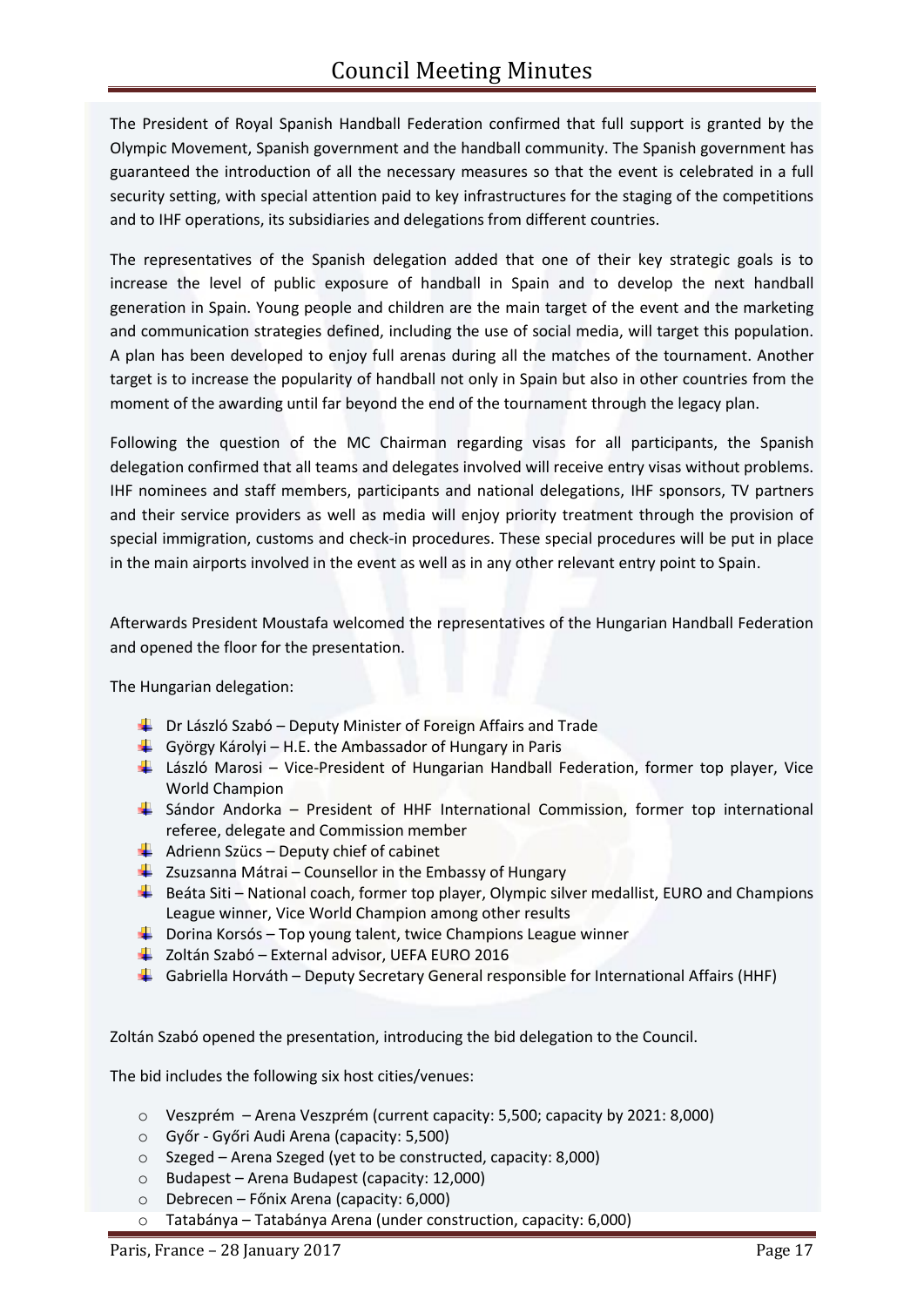The representatives of the Hungarian delegation gave some information about Hungary and mentioned several large sports events which have been held in Hungary in the last few years as well as successful IHF events in Hungary including the 2016 Beach Handball World Championships in Budapest. They provided information on the arenas, accommodation and transportation (buses for each team, a fleet of branded cars for officials and guests, dedicated cars for high representatives). They pointed out the widespread services for media representatives as well as the marketing concept, and presented the global handball promotion concept, including the use of social media and special activities for spectators such as fan zones. They also outlined the great developments for the Hungarian handball infrastructure which could be achieved through the awarding of the World Championship to Hungary, including the reconstruction of Arena Veszprém and the construction of Arena Szeged and Tatabánya Arena, as well as the promotion of handball all over the country. They added that thanks to the support of the government, a rapid handball development has been achieved, e.g. the number of players almost doubled over the past three years, handball will be included in the national core curriculum of Physical Education, and 60 new training halls and 6-8 performance halls are being built or extended.

As Asia's Vice-President asked about the visa procedure, the Deputy Minister of Foreign Affairs and Trade confirmed the Hungarian government's support in this regard and guaranteed that no visa issues will occur for the World Championship. He added that all Hungarian diplomatic missions worldwide will be instructed to facilitate the visa procedure for all participants. Following President Moustafa's request for a guarantee letter from the government, the Deputy Minister of Foreign Affairs and Trade confirmed that visas will be issued if the corresponding visa applications are submitted in time, taking into consideration that Hungary has to abide by the Schengen Agreement.

After the presentations were terminated the Council members were convened to vote. 14 Council members were entitled to vote for the 2021 Women's WCh, as the  $1<sup>st</sup>$  Vice-President had been excluded due to his Spanish nationality, and the President as usual abstained from voting, and 14 votes were cast. The voters followed the aforementioned procedure. The Managing Director and the Competitions Director counted the votes and put the results in a sealed envelope which was opened during the announcement of the results.

## o **2023 Women's World Championship**

With regard to the 2023 Women's World Championship, President Moustafa informed the Council that Hungary and Denmark/Norway/Sweden compete for the right to organise the mentioned event after Russia withdrew their bid.

The bid of the Hungarian Handball Federation had already been presented before.

President Moustafa then welcomed the representatives of the Danish Handball Association, the Norwegian Handball Federation and the Swedish Handball Federation and opened the floor for the presentation.

The Danish, Norwegian and Swedish delegations:

#### **DEN**

- **Morten Stig Christensen Secretary General of Danish Handball Association**
- **L** Camilla Andersen former national team player, Olympic and World Champion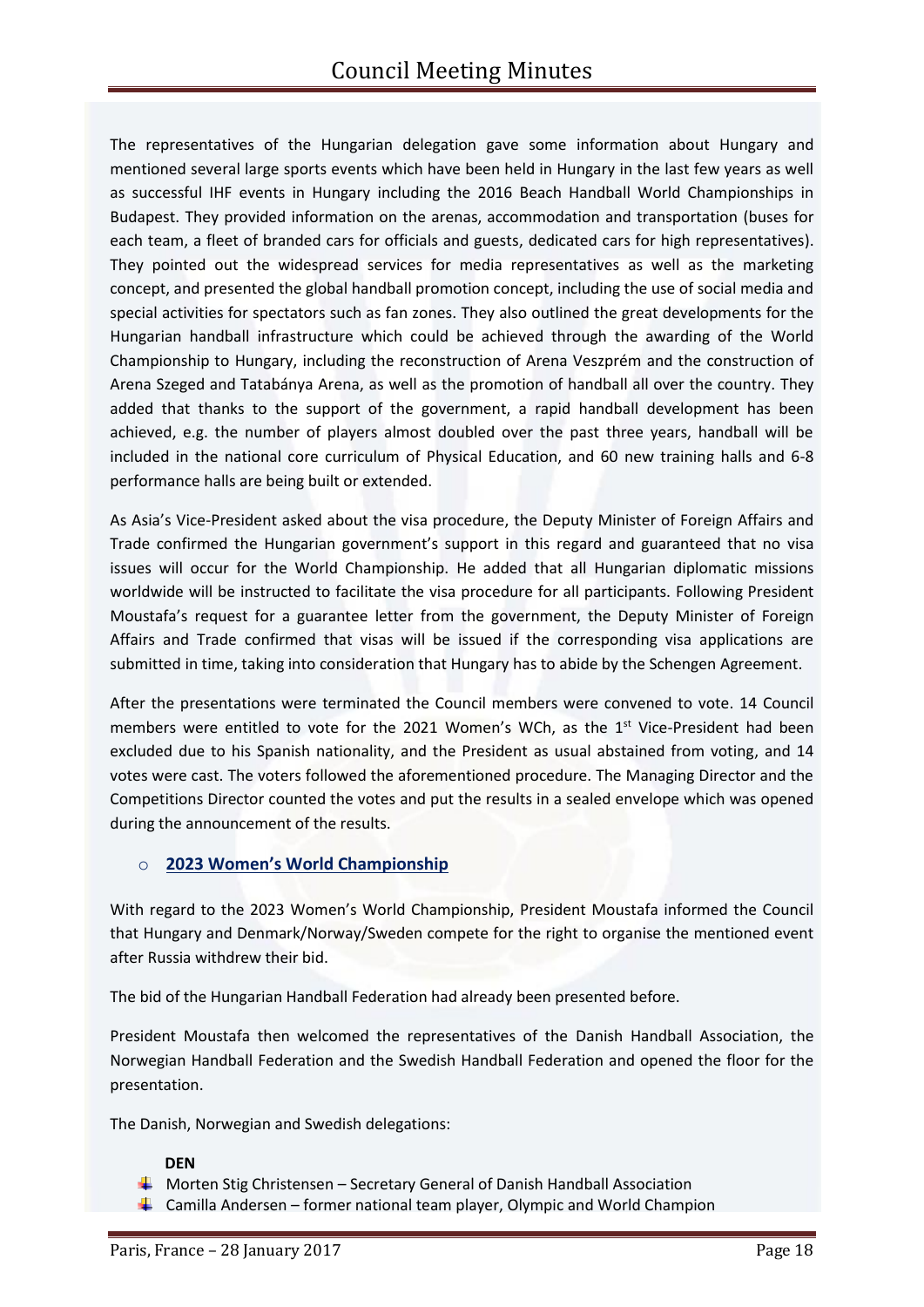- $\downarrow$  Lars Lundov CEO Sport Event Denmark
- $\downarrow$  Judy Jacobsen Project coordinator Sport Event Denmark
- $\frac{1}{2}$  Tanya Heimlich-Ng Yuen TSE project coordinator
- **Katrine Kiøller Christensen Bid coordinator**
- $\downarrow$  Ulla Essendrop TV presenter

#### **NOR**

- $\frac{1}{\sqrt{2}}$  Kåre Geir Lio President of Norwegian Handball Federation
- $\frac{1}{2}$  Erik Langerud Secretary General of Norwegian Handball Federation
- $\downarrow$  Per Otto Furuseth Senior Consultant of Norwegian Handball Federation

#### **SWE**

- $\frac{1}{\sqrt{2}}$  Fredrik Rapp President of Swedish Handball Federation
- $\frac{1}{2}$  Jörgen Holmqvist Vice-President of Swedish Handball Federation
- $\bigstar$  Christer Thelin Secretary General of Swedish Handball Federation
- Stefan Lövgren CEO Swedish National Teams
- $\bigstar$  Stefan Albrechtson Manager Partille Cup
- $\frac{1}{2}$  Johanna Ahlm current national team player

Ulla Essendrop opened the presentation, introducing the bid delegation to the Council. She emphasised that the united Scandinavian bid from Denmark, Norway and Sweden offers three passionate and handball crazed nations ready to deliver a fantastic event and set new standards for the game, for the event and for IHF. She stressed the long handball tradition in all three countries, including their experience in hosting several major international events.

The bid includes the following six host cities/venues:

- o Herning (DEN) Jyske Bank Boxen (capacity: 14,500)
- o Kolding (DEN) Sydbank Arena (capacity: 5,000)
- o Oslo (NOR) Jordal Amfi (under construction, capacity: 5,500)
- o Trondheim (NOR) Trondheim Spectrum (under construction, capacity: 8,800)
- o Malmö (SWE) Malmø Arena (capacity: 13,000)
- o Gothenburg (SWE) Scandinavium (capacity: 12,000)

The Danish, Norwegian and Swedish delegations provided information on the arenas, accommodation (first class hotels located in and around each of the proposed venue cities; tailormade solutions for each participating team) and transportation (compactness of Scandinavia makes getting to and getting around during the championship easy and convenient for all; international airports are in close proximity to each of the proposed venues, from as close as 22 km and a maximum of 55 km).

The Danish, Norwegian and Swedish delegations confirmed that their bid is strongly supported by partners of each handball community including local governments from the three nations. They pointed out that an ambitious marketing plan based on a strong promotion and communication platform will be carried out to ensure complete exposure of the event and attract the largest possible number of partners and sponsors to participate and support the event and handball in general. They guaranteed an exciting atmosphere at sold out venues as well as an increase of commercial possibilities for the benefit of the entire handball family. They also informed about their plans to cooperate with countries around the world to develop women's handball and secure a long lasting legacy for the sport within this group.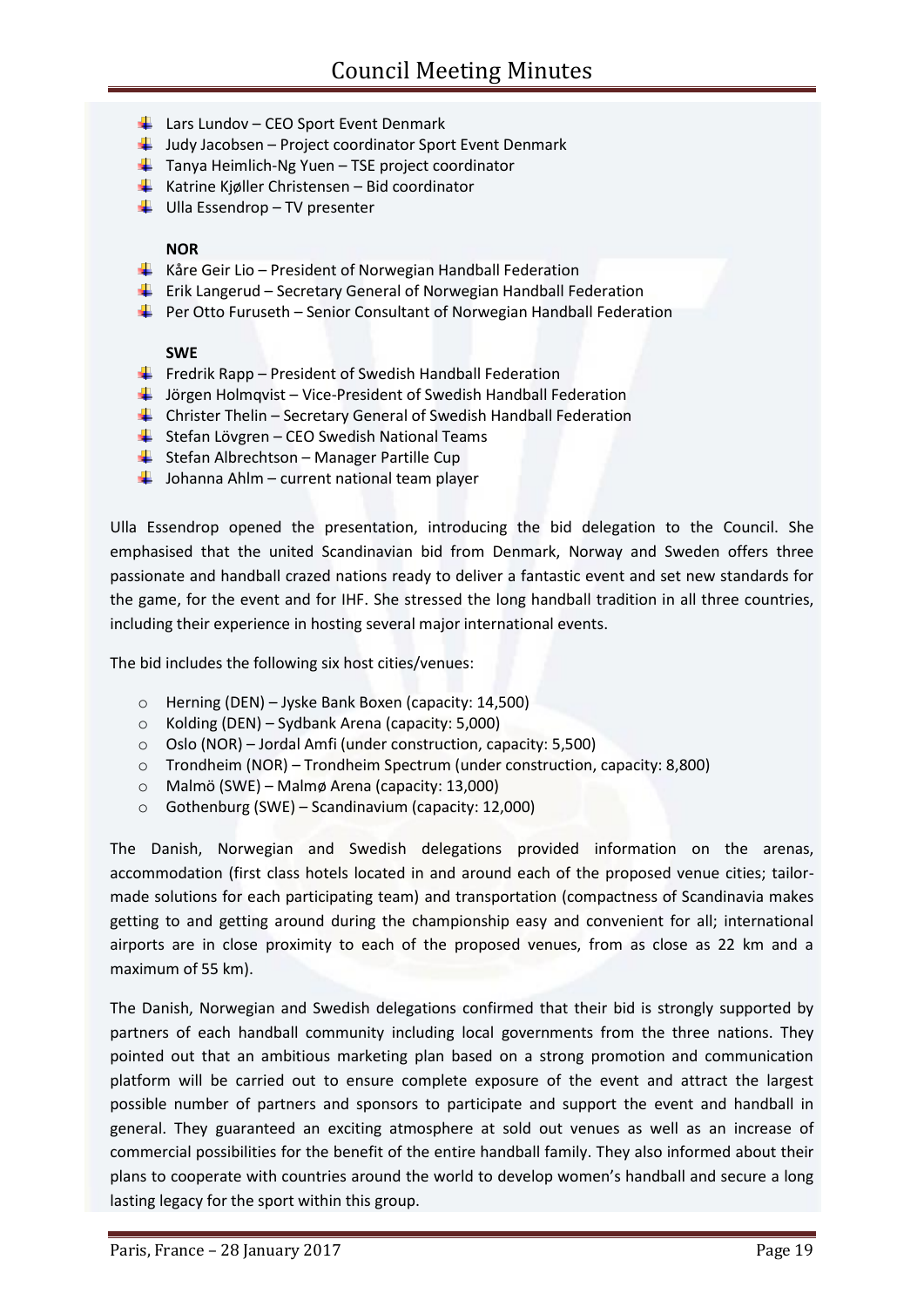In terms of visa, the Danish, Norwegian and Swedish delegations ensured full cooperation with the relevant authorities in order to secure an efficient visa procedure for all delegations, officials etc. As for security, they stated that their National Police and National Authorities are used to working closely across the national borders, adding that a private Security Management Company will be engaged by all three countries apart from many dedicated volunteers.

After the presentations were terminated the Council members were convened to vote. 14 Council members were entitled to vote for the 2023 Women's WCh, as Europe's Representative had been excluded due to his Swedish nationality, and the President as usual abstained from voting, and 14 votes were cast. The voters followed the aforementioned procedure. The Managing Director and the Competitions Director counted the votes and put the results in a sealed envelope which was opened during the announcement of the results.

#### Decision:

The results of the votes were announced in the attendance of the IHF Council members and the three bidders from five National Federations (ESP-HUN-DEN/NOR/SWE). Spain won the 2021 Women's World Championship; Denmark/Norway/Sweden won the 2023 Women's World Championship. The Council members unanimously confirmed the awarding of the 2021 Women's World Championship to Spain and of the 2023 Women's World Championship to Denmark/Norway/Sweden.

## 10. Miscellaneous

#### **10.1. IHF ranking systems**

President Moustafa gave the floor to the Competitions Director who informed the Council about the main outcome of the meeting of the working group, composed of the  $1<sup>st</sup>$  Vice-President, Executive Committee Member Frantisek Taborsky, Europe's Vice-President, the COC Caretaker Chairman, the CCM Caretaker Chairman and the Competitions Director, dealing with the IHF ranking system for indoor and beach handball according to the decision of the IHF Council dated 11 November 2016.

The working group proposed to create two different rankings:

#### **a) Performance Ranking**

#### **b) Activity Ranking**

The following criteria shall apply for the **performance ranking**:

- friendly matches will not be counted
- only official matches will be taken into consideration
- matches on different competitions, different continents shall have a different value/weight
- certain matches/events will receive a certain coefficient
- the coefficient shall be connected with strength/performance/results of the respective continent/National Federation
- the ranking shall be based on a mathematical approach which is applicable at all times
- results valid for the ranking have to be limited to a certain time frame, year by year the earliest year taken into consideration shall lose a certain part of its value/weight
- a ranking shall be made for each category, meaning youth, junior, senior women and men as well as beach handball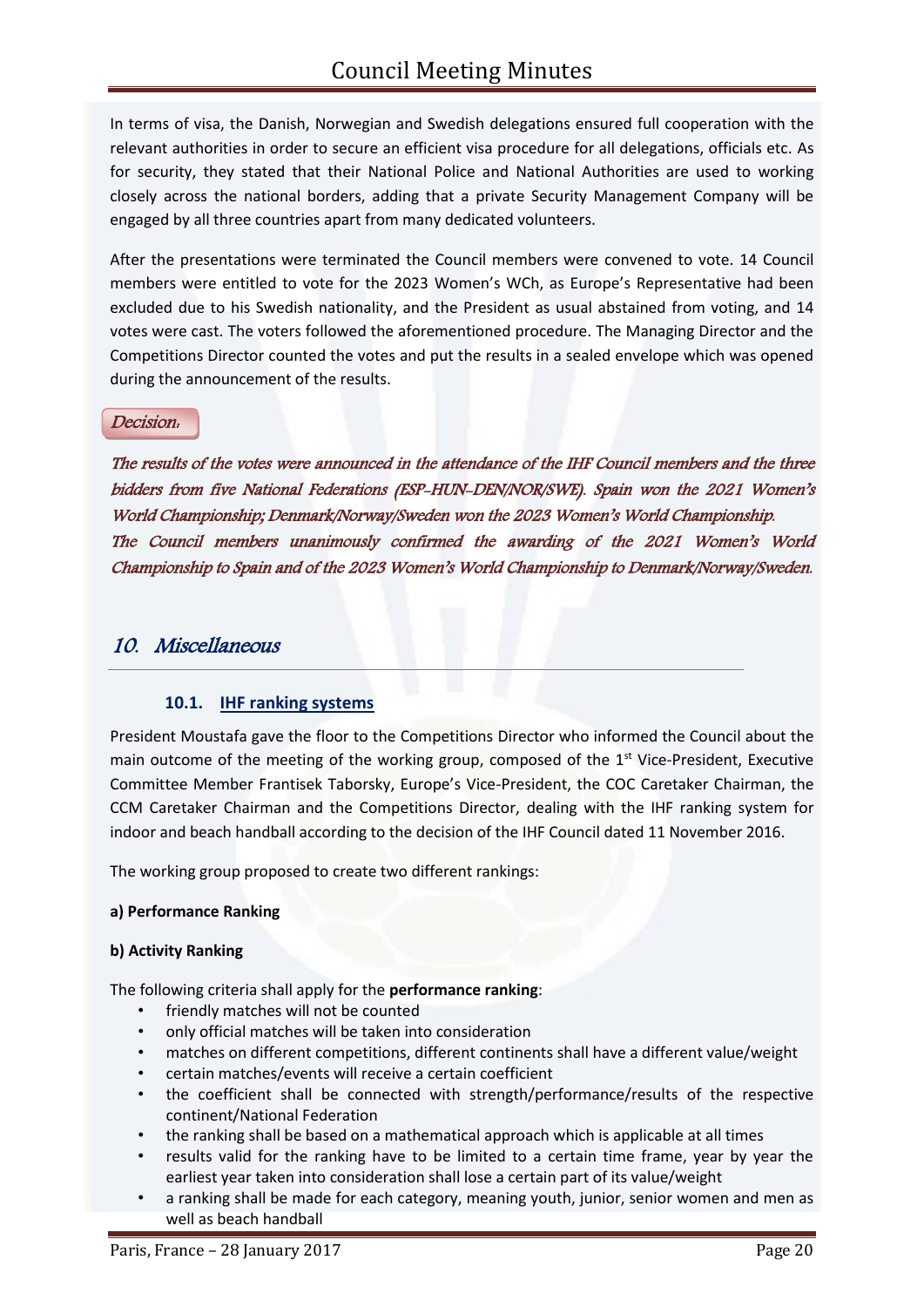- the different rankings shall be combinable to define the 'strongest handball nation'
- different proposals will be worked out and presented to the working group for final decision

The following criteria shall apply for the **activity ranking**:

- additionally some so-called soft criteria shall apply and be taken into consideration
- friendly matches to be taken into consideration
- participation and qualification to World Championships get extra points
- participation in other events such as Mediterranean Games, Islamic Solidarity Games or All Africa Games are considered with points
- involvement in IHF activities to get extra points, such as number of referees on IHF list, international delegates, participation in IHF Trophy etc.

The target of the activity ranking is to appreciate and recognise the work and activity of the respective National Federation. In the future out of this ranking some benefits may occur.

President Moustafa invited the Council members to send any input related to the proposal of the working group to the Head Office to be studied by the working group. The final proposal of the working group will be submitted to the Council for approval.

Decision:

The Council took note of the proposal of the working group regarding the IHF ranking systems for indoor and beach handball presented by the Competitions Director. The working group will study any input to be submitted by the Council members and elaborate a final proposal which will be sent to the Council for approval.

## **10.2. IHF Lecturers' course**

President Moustafa gave the floor to Executive Committee Member Frantisek Taborsky who briefly reported on the third edition of the IHF CCM Lecturers' Seminar held in Serris, FRA on 10 January 2017 on the fringes of the 2017 Men's World Championship, after the organisation of the first edition in Prague, CZE from 7 to 9 October 2011 (18 lecturers) and the second edition in Doha, QAT from 15 to 17 January 2015 (14 participants). 35 lecturers attended the seminar which was for the first time organised together with Handball@School Lecturers. The most important topics discussed were the IHF Education Structure and IHF Education Centre, educational activities 2015/2016, the lecturers' nomination, H@S activities as well as new goals in the education of teachers. As part of the seminar the lecturers were divided into six groups for a workshop which discussed, among other topics, the organisation of courses during IHF Trophy, self-made material for training at schools, improvement of education in continents, and the organisation of follow-ups to the courses. The workshop concluded with a presentation of the group results and mutual discussion, aiming to use the experiences of IHF CCM and H@S Lecturers to further improve IHF educational activities. He added that each lecturer had the possibility to choose his/her individual contribution for the IHF Education Centre in 2017 and to participate in the 2017 IHF Coaches' Symposium organised after the seminar. He stressed the positive attitude of all participants and their large interest in all matters discussed.

#### Decision: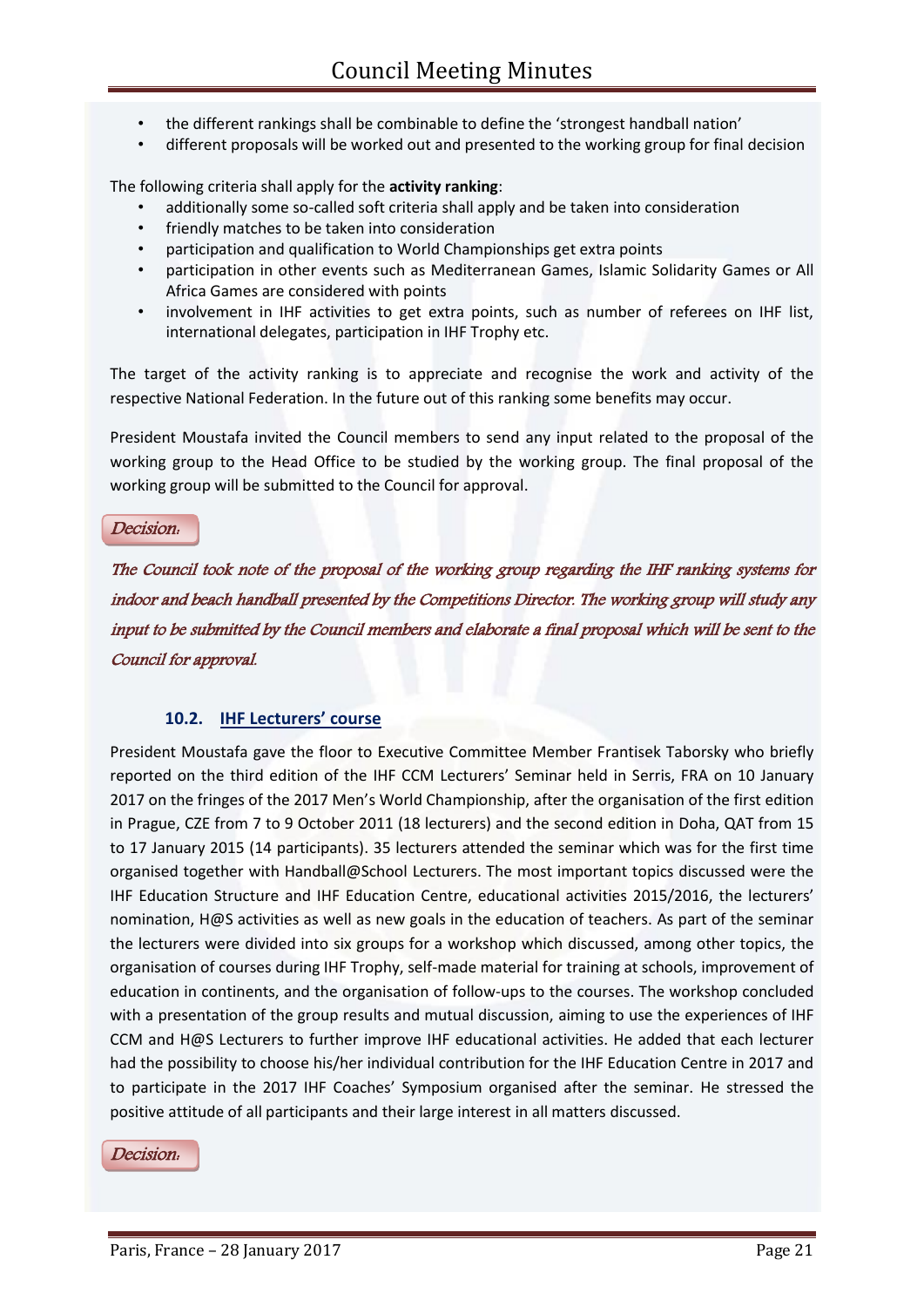The Council took note of the information on the  $\mathcal{S}^d$  IHF CCM Lecturers' Seminar held in Serris, FRA on 10 January 2017.

## **10.3. IHF Coaches' Symposium 2017**

President Moustafa gave the floor to the CCM Caretaker Chairman who briefly reported on the IHF Coaches' Symposium which was organised in cooperation with the French Handball Federation in Serris, FRA from 11 to 14 January 2017 on the fringes of the 2017 Men's World Championship. He pointed out the great success of the symposium which was attended by more than 400 participants from about 30 countries, stating that the IHF invited coaches from European emerging National Federations, CCM Lecturers, Handball@School experts and CCM members, while the French Handball Federation invited coaches from African countries. The symposium consisted of theoretical and practical lessons, and the participants focused on new training methods as for the new IHF Rules of the Game, practical consequences as well as new tendencies in the future goalkeeper training. He added that the original materials of the symposium will be handed over by the organiser to be presented in the IHF Education Centre. He conveyed his thanks to the President of French Handball Federation for the excellent organisation of the symposium which may serve as a model for the future.

President Moustafa added that an IHF Coaches' Symposium, especially for women, shall be organised on the fringes of the 2017 Women's World Championship in Germany.

Decision:

The Council took note of the information on the IHF Coaches' Symposium held in Serris, FRA from 11 to 14 January 2017.

## **10.4. Council decisions made by electronic communication**

## **10.4.1.2023 Women's World Championship – Joint bid of DEN, NOR and SWE**

The Council members unanimously confirmed the following via electronic communication:

• Inclusion of SWE in the bid of DEN/NOR for the 2023 Women's World Championship / Letter sent to Council on 29 November 2016, Council approval received by 1 December 2016

## **10.5. IHF Handball Academy**

President Moustafa gave the floor to the CCM Caretaker Chairman who presented to the Council the concept of the IHF Handball Academy, the central institution for the IHF handball development project in defined regions. He outlined the general goals of the IHF Academy, e.g. to include handball in the curriculum of schools and universities, to create different communication strategies to promote handball and develop the image of the sport, and to establish a modern infrastructure for training, education, competitions and communication. As a first step, IHF Academies are currently being established in important countries and regions such as China (Shanghai University of Sport and Beijing Sport University), USA (Auburn University) and Japan (University of Tokyo). As a next step IHF Academies shall be launched in each continent and eventually in each National Federation. He added that the topics of the IHF Academies can be modified according to the universities.